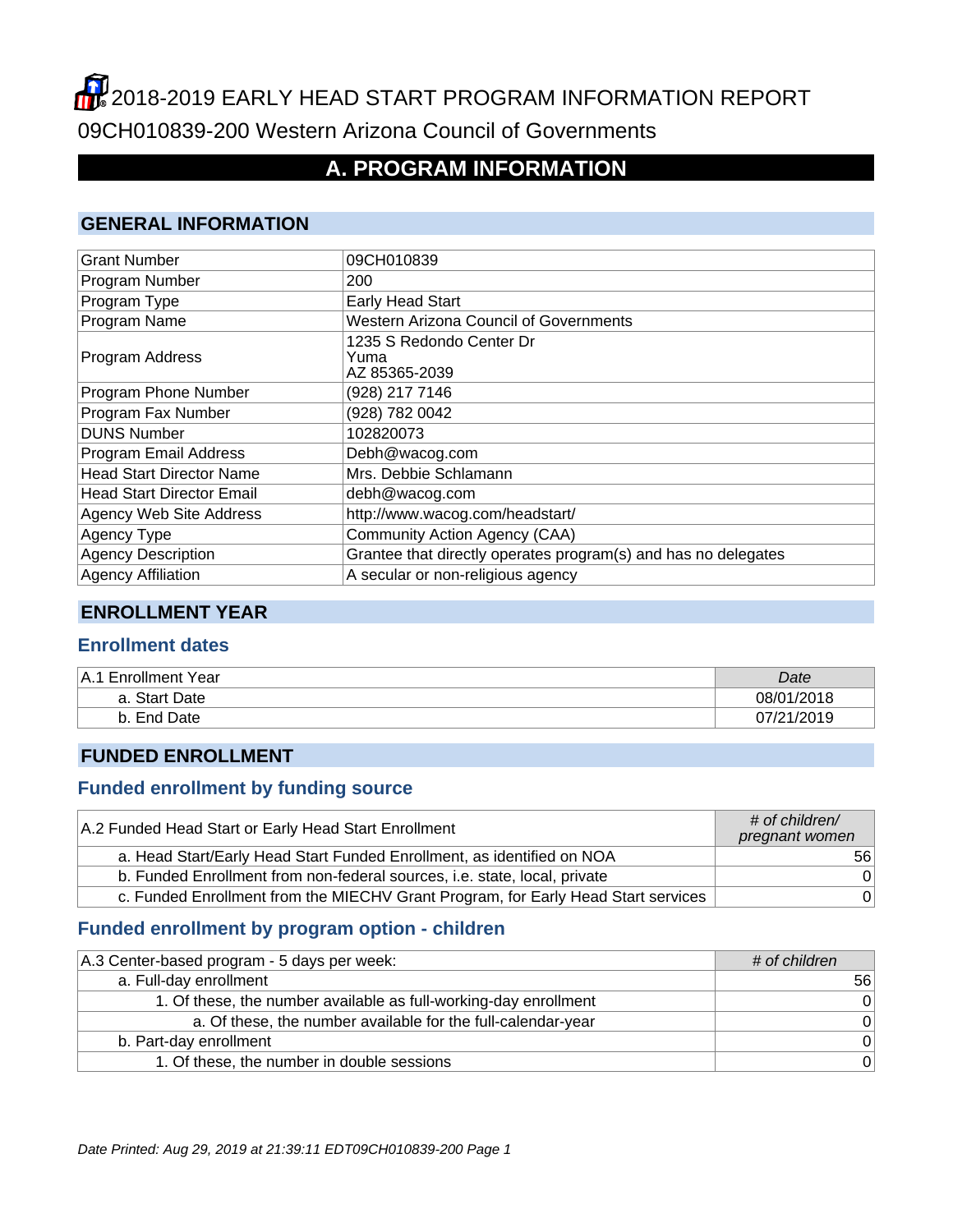| A.4 Center-based program - 4 days per week:                      | # of children   |
|------------------------------------------------------------------|-----------------|
| a. Full-day enrollment                                           | 0               |
| b. Part-day enrollment                                           | $\vert 0 \vert$ |
| 1. Of these, the number in double sessions                       | 0               |
| A.5 Home-based program                                           | $\overline{0}$  |
| A.6 Combination option program                                   |                 |
| A.7 Family child care option                                     | 0               |
| a. Of these, the number available as full-working-day enrollment | $\vert 0 \vert$ |
| 1. Of the these, the number available for the full-calendar-year | $\vert 0 \vert$ |
| A.8 Locally designed option                                      | 0               |

#### **Funded enrollment of pregnant women (EHS programs)**

|                                                                   | # of pregnant women |
|-------------------------------------------------------------------|---------------------|
| A.9 Total number of pregnant women positions in funded enrollment |                     |

#### **Funded enrollment at child care partner**

|                                                                                                                               | $\#$ of children |
|-------------------------------------------------------------------------------------------------------------------------------|------------------|
| A.10 Funded enrollment at child care partners in the center-based program option                                              |                  |
| A.11 Total funded enrollment at child care partners (A.10, center-based partner and A.7,<br>family child care program option) |                  |

#### **CLASSES**

#### **Classes**

|                                                   | # of classes |
|---------------------------------------------------|--------------|
| A.12 Total number of classes operated             |              |
| a. Of these, the number of double session classes |              |

## **CUMULATIVE ENROLLMENT**

#### **Children by age**

| $ A.13$ Children by age: | $\#$ of children<br>at enrollment |
|--------------------------|-----------------------------------|
| a. Under 1 year          |                                   |
| b. 1 year old            | 41                                |
| c. 2 years old           | 52                                |
| d. 3 years old           | 10 <sup>1</sup>                   |

### **Pregnant women (EHS programs)**

|                                              | # of pregnant women |
|----------------------------------------------|---------------------|
| A.14 Cumulative enrollment of pregnant women |                     |

#### **Total cumulative enrollment**

|                                       | # of children $\overline{A}$<br>pregnant women |
|---------------------------------------|------------------------------------------------|
| ⊤∆ 15.<br>Total cumulative enrollment |                                                |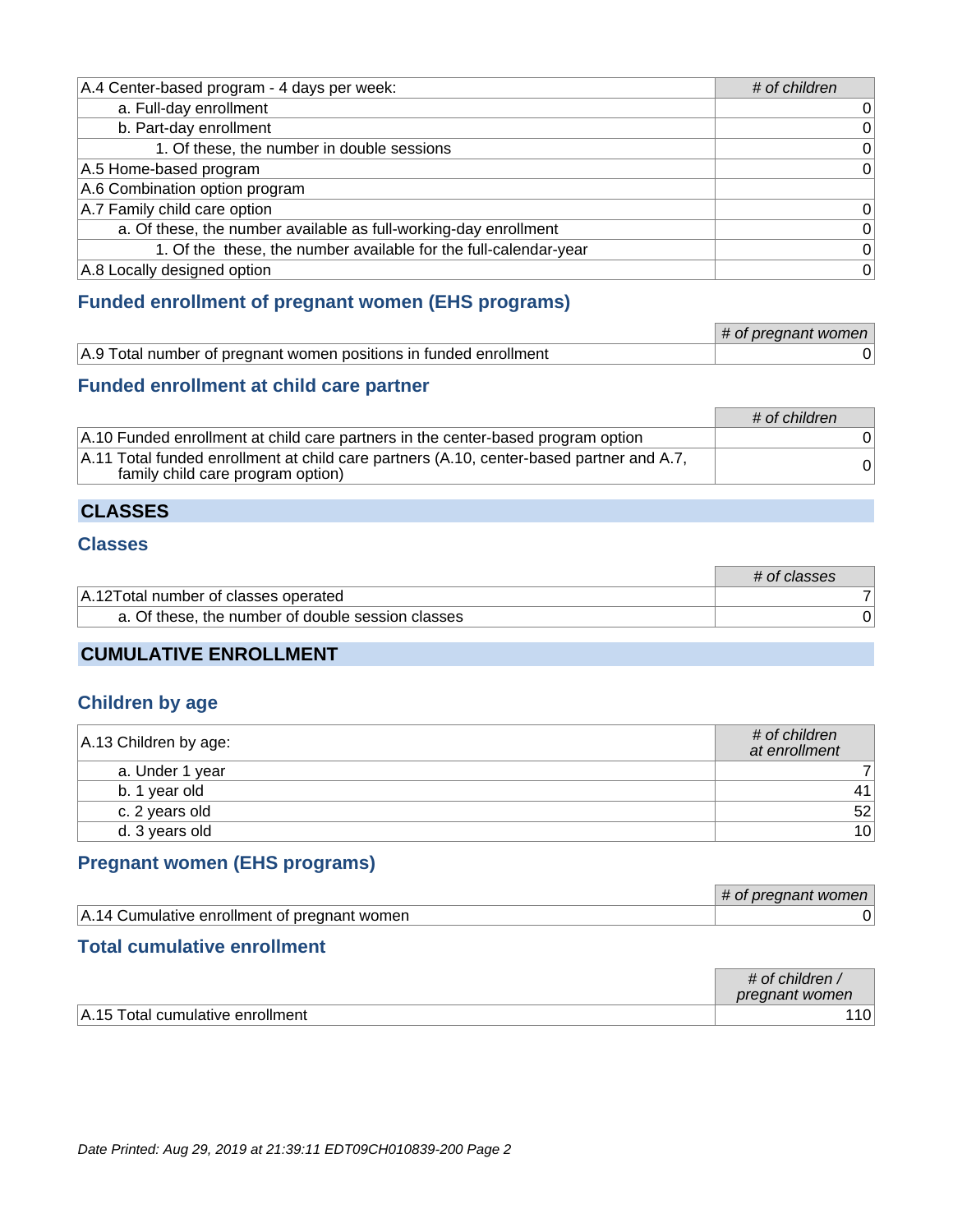## **Type of eligibility**

| A.16 Report each enrollee only once by primary type of eligibility: | $#$ of children/<br>pregnant women |
|---------------------------------------------------------------------|------------------------------------|
| a. Income below 100% of federal poverty line                        | 93                                 |
| b. Public assistance such as TANF, SSI                              | 0                                  |
| c. Status as a foster child - # children only                       | 11                                 |
| d. Status as homeless                                               |                                    |
| e. Over income                                                      | 5                                  |

|                                                                                                                                                                   | # of children |  |
|-------------------------------------------------------------------------------------------------------------------------------------------------------------------|---------------|--|
| f. Number of children exceeding the allowed over income enrollment (as noted below)<br>with family incomes between 100% and 130% of the federal poverty line      | 01            |  |
| A.17 If the program serves enrollees under A.16.f, specify how the program has demonstrated that all income-<br>eligible children in their area are being served. |               |  |
| ∣Specify:                                                                                                                                                         |               |  |

### **Prior enrollment**

| A.18 Enrolled in Early Head Start for: | # of children |
|----------------------------------------|---------------|
| a. The second year                     | າາ<br>ےت      |
| b. Three or more years                 | 9             |

## **Transition and Turnover**

|                                                                                                                                                                   | # of children                   |
|-------------------------------------------------------------------------------------------------------------------------------------------------------------------|---------------------------------|
| A.20 Total number of infants and toddlers who left the program any time after classes or<br>home visits began and did not re-enroll                               | 54                              |
| a. Of the infants and toddlers who left the program above, the number of infants and<br>toddlers who were enrolled less than 45 days                              | 19                              |
| b. Of the infants and toddlers who left the program during the program year, the<br>number who aged out of Early Head Start                                       | 33                              |
| 1. Of the infants and toddlers who aged out of Early Head Start, the number who<br>entered a Head Start program                                                   | 25                              |
| 2. Of the infants and toddlers who aged out of Early Head Start, the number who<br>entered another early childhood program                                        |                                 |
| 3. Of the infants and toddlers who aged out of Early Head Start, the number who<br>did NOT enter another early childhood program                                  | 7                               |
|                                                                                                                                                                   | # of pregnant<br>women/children |
| A.21 Total number of pregnant women who left the program after receiving Early Head<br>Start services but before the birth of their infant, and did not re-enroll | 0                               |
| A.22 Number of pregnant women receiving Early Head Start services at the time their infant<br>was born                                                            | 0                               |
| a. Of the pregnant women enrolled when their infant was born, the number whose<br>infant was subsequently enrolled in Early Head Start                            | 0                               |
| b. Of the pregnant women enrolled when their infant was born, the number whose<br>infant was NOT subsequently enrolled in Early Head Start                        | $\Omega$                        |

#### **Child care subsidy**

|                                                                                          | # of children<br>at end of<br>enrollment year |
|------------------------------------------------------------------------------------------|-----------------------------------------------|
| A.24. The number of enrolled children for whom the program received a child care subsidy |                                               |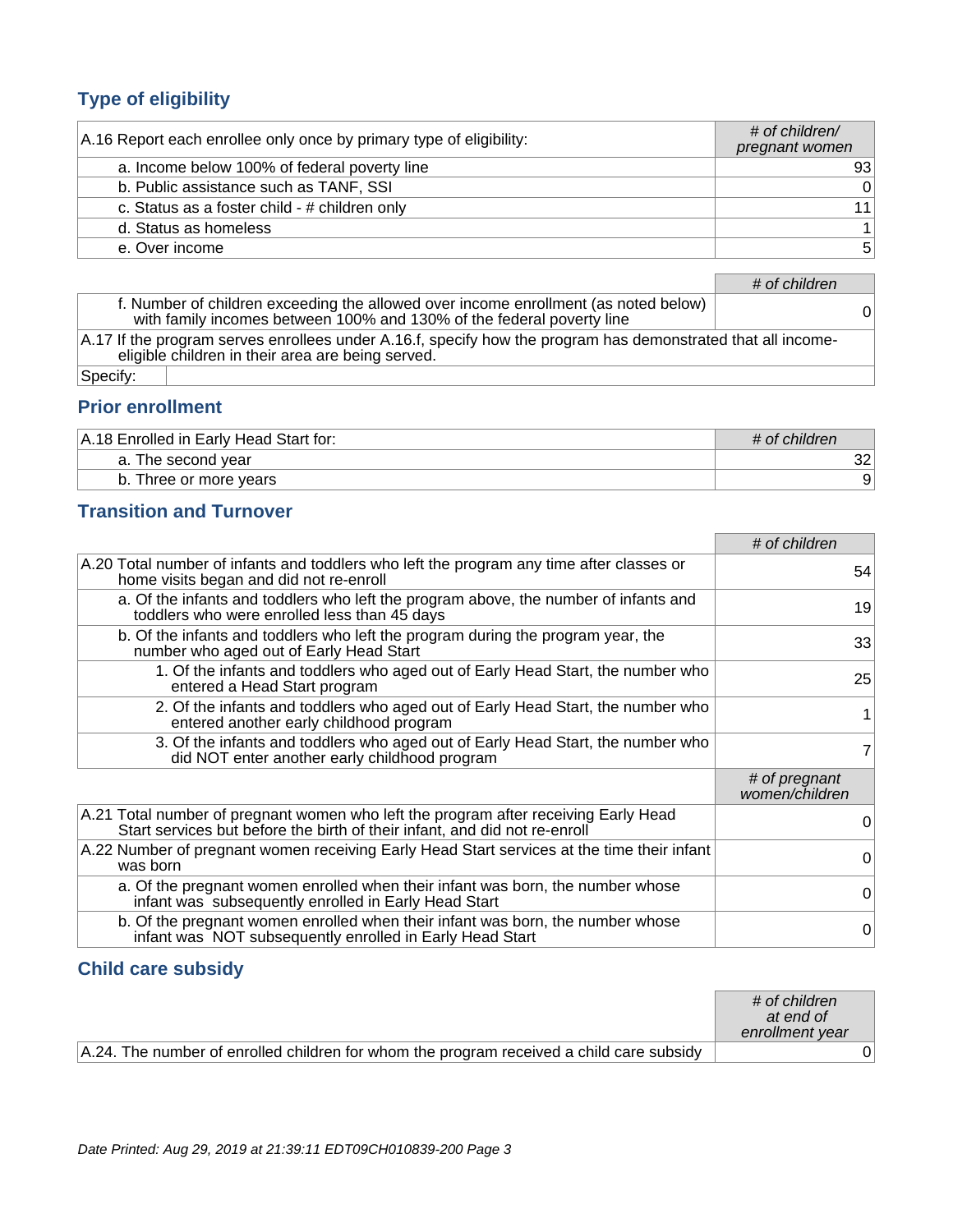#### **Race and Ethnicity**

|                                              | # of children/pregnant women |                                  |
|----------------------------------------------|------------------------------|----------------------------------|
| A.25 Race and Ethnicity                      | Hispanic or<br>Latino origin | Non-Hispanic or<br>Latino origin |
| a. American Indian or Alaska Native          |                              |                                  |
| b. Asian                                     |                              |                                  |
| c. Black or African American                 |                              |                                  |
| d. Native Hawaiian or other Pacific Islander |                              | 0                                |
| e. White                                     | 88                           | 14                               |
| f. Biracial/Multi-racial                     | 3                            |                                  |
| g. Other                                     |                              | 0                                |
| h. Unspecified                               |                              | 0                                |

#### **Primary language of family at home**

| A.26 Primary language of family at home:                          | # of children<br>pregnant women |
|-------------------------------------------------------------------|---------------------------------|
| a. English                                                        | 62                              |
| b. Spanish                                                        | 48                              |
| c. Native Central American, South American, and Mexican Languages | 0                               |
| d. Caribbean Languages                                            | 0                               |
| e. Middle Eastern & South Asian Languages                         | $\mathbf 0$                     |
| f. East Asian Languages                                           | 0                               |
| g. Native North American/Alaska Native Languages                  | $\mathbf 0$                     |
| h. Pacific Island Languages                                       | $\mathbf 0$                     |
| i. European & Slavic Languages                                    | $\mathbf 0$                     |
| j. African Languages                                              | 0                               |
| k. Other                                                          | $\mathbf 0$                     |
| I. Unspecified                                                    | $\mathbf 0$                     |

## **TRANSPORTATION**

#### **Transportation services**

| A.27 Does the program provide transportation to some or all of the enrolled children either | Nol |
|---------------------------------------------------------------------------------------------|-----|
| directly or through a formal contractual agreement with a transportation provider?          |     |

#### **Buses**

|                                                                                                                                                                                   | # of buses owned |
|-----------------------------------------------------------------------------------------------------------------------------------------------------------------------------------|------------------|
| A.28 Total number of buses owned by the program that were purchased with ACF grant<br>funds and are currently used to support program operations, regardless of year<br>purchased | $^{\rm o}$       |
| a. Of these, the number of buses purchased since last year's PIR was reported                                                                                                     | O.               |
| A.29 Are any of the buses used by the program leased by the program itself?                                                                                                       | No.              |

## **RECORD KEEPING**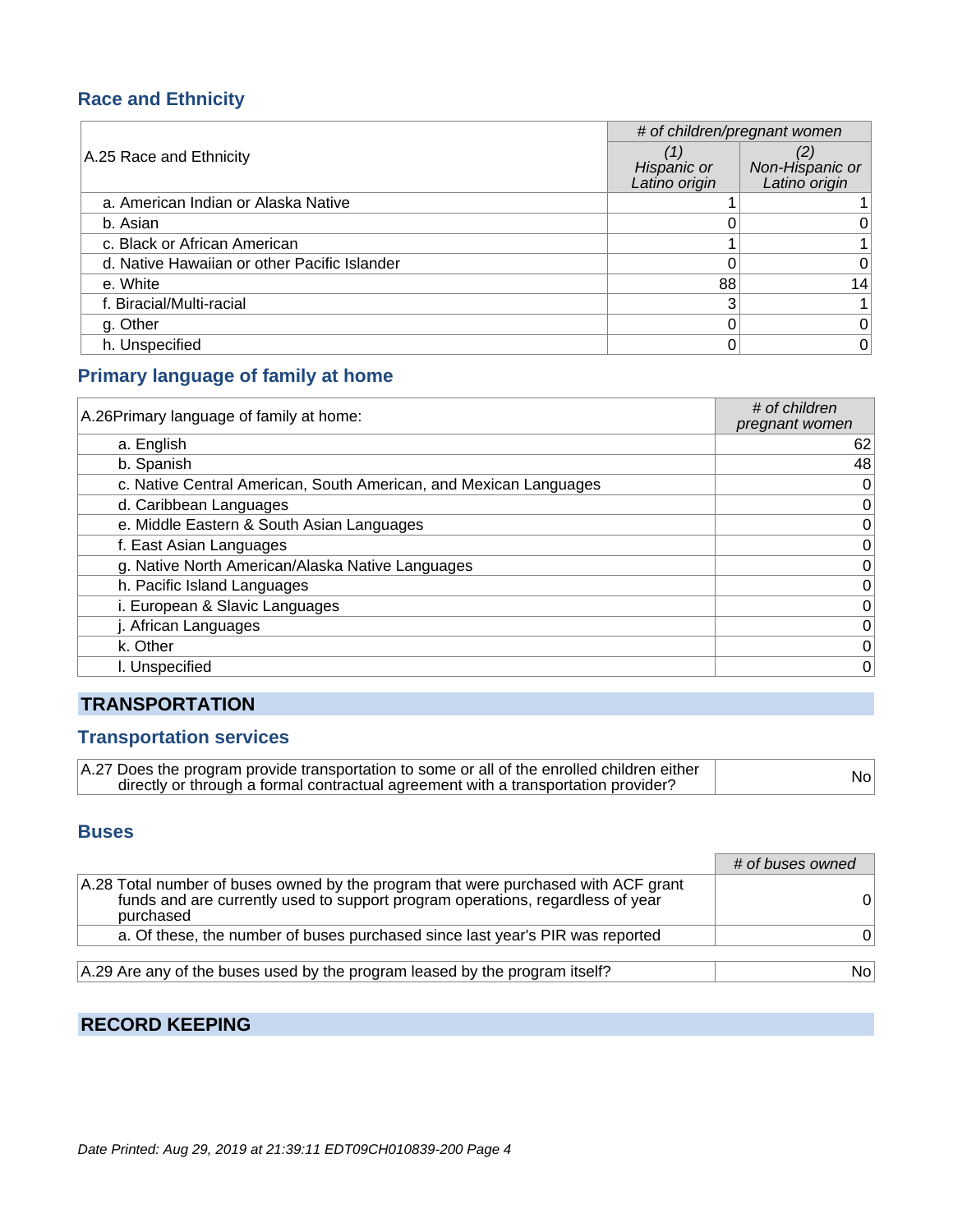## **Management Information Systems**

| A.30 Does your program use a management information system to track enrollees,<br>program services, characteristics of families, and information on program staff? |                  | Yesl      |
|--------------------------------------------------------------------------------------------------------------------------------------------------------------------|------------------|-----------|
| Name/title                                                                                                                                                         | Locally designed | Web Based |
| ChildPlus/ChildPlus.net                                                                                                                                            | No               | Yes∣      |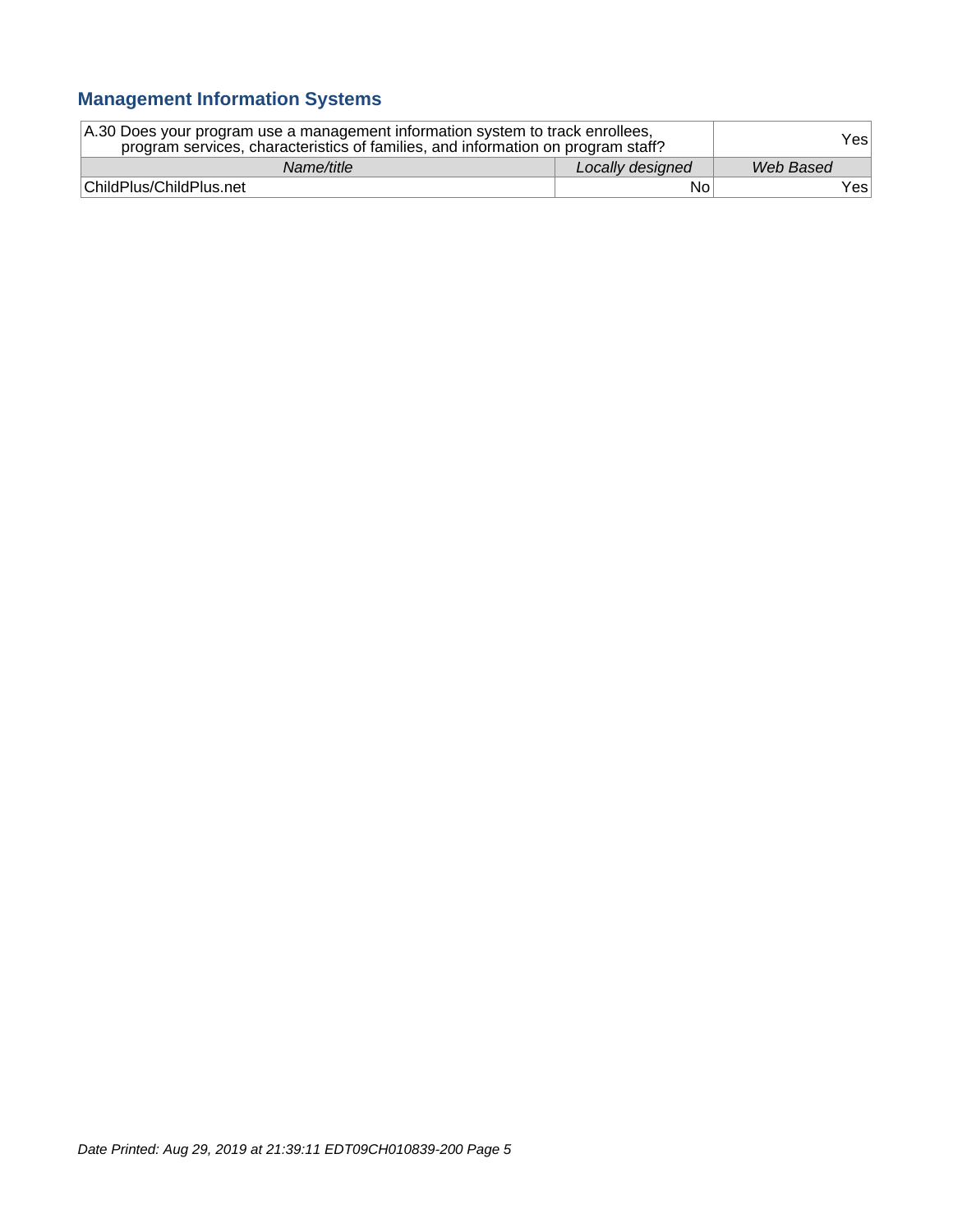## **B. PROGRAM STAFF & QUALIFICATIONS**

## **TOTAL STAFF Staff by Type**

|                                                                                                                   | # of Early Head # of contracted<br>Start staff | staff |
|-------------------------------------------------------------------------------------------------------------------|------------------------------------------------|-------|
| B.1 Total number of staff members, regardless of the funding source for their<br>salary or number of hours worked | 72                                             |       |
| a. Of these, the number who are current or former Head Start or Early<br><b>Head Start parents</b>                | 27                                             |       |
| b. Of these, the number who left since last year's PIR was reported                                               |                                                | 0     |
| 1. Of these, the number who were replaced                                                                         |                                                | 0     |

#### **TOTAL VOLUNTEERS**

#### **Volunteers by Type**

|                                                                                                             | # of volunteers |
|-------------------------------------------------------------------------------------------------------------|-----------------|
| B.2 Number of persons providing any volunteer services to the program since last year's PIR<br>was reported | 123             |
| a. Of these, the number who are current or former Head Start or Early Head Start parents                    | 671             |

#### **MANAGEMENT STAFF**

#### **Coordination of services**

| B.4 On average, the number of hours per week services managers spend coordinating<br>services: | Average # of<br>hours per week |
|------------------------------------------------------------------------------------------------|--------------------------------|
| a. Child Development & Education Manager                                                       |                                |
| b. Health Services Manager                                                                     | 2 <sup>1</sup>                 |
| c. Family & Community Partnerships Manager                                                     | 2 <sup>1</sup>                 |
| d. Disability Services Manager                                                                 | 2 <sup>1</sup>                 |

#### **CHILD DEVELOPMENT STAFF**

## **Child Development Staff Qualifications - Infant and Toddler Classroom Teachers (EHS and Migrant Programs)**

|                                                                            | # of<br>Classroom<br><b>Teachers</b> |                 |
|----------------------------------------------------------------------------|--------------------------------------|-----------------|
| B.8 Total number of infant and toddler child development staff by position |                                      | 19 <sup>1</sup> |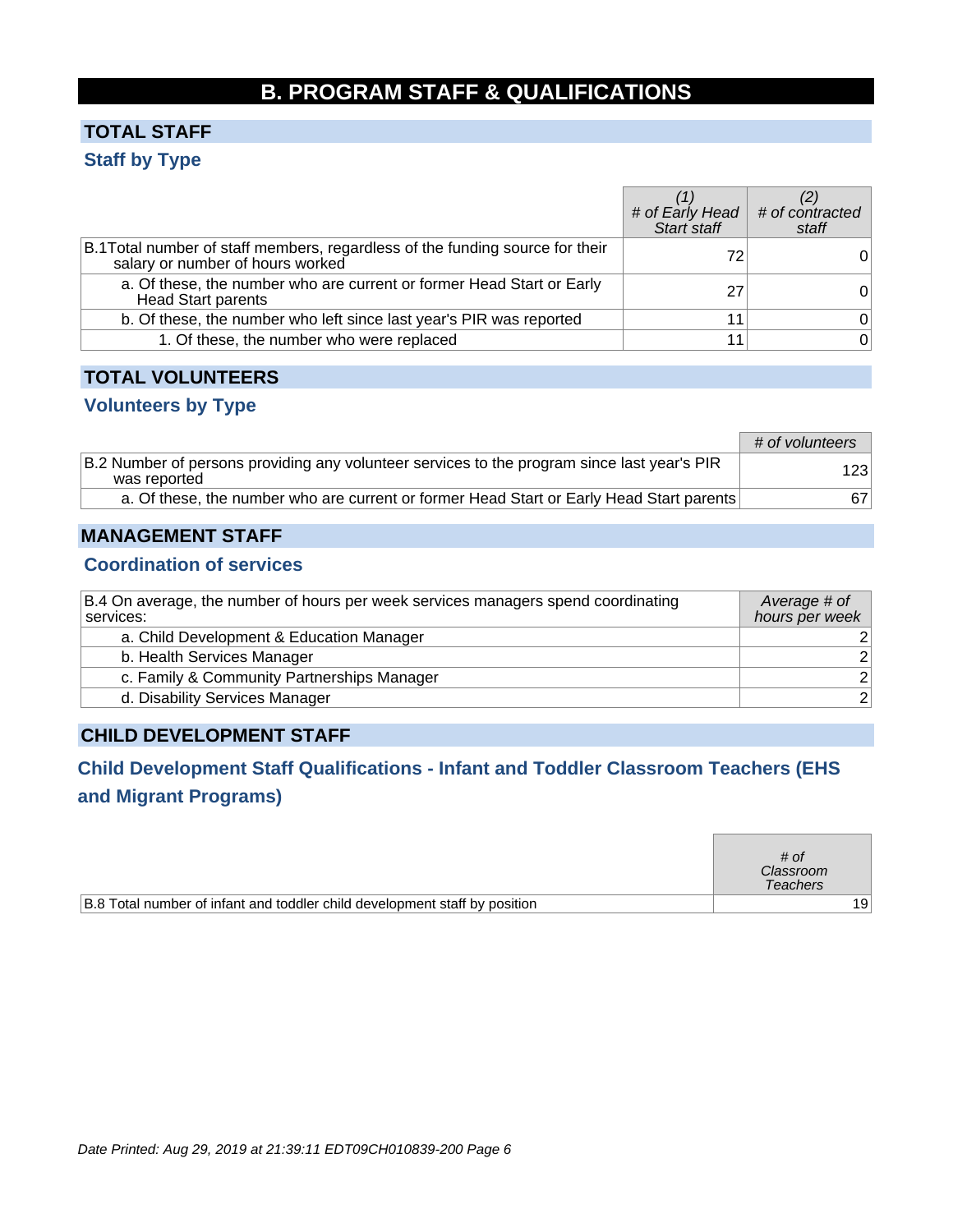|                                                                                                                                              | # of<br>Classroom<br><b>Teachers</b> |
|----------------------------------------------------------------------------------------------------------------------------------------------|--------------------------------------|
| Of the number of infant and toddler child development staff by position, the number with the following<br>degrees or credentials:            |                                      |
| a. An advanced degree in:                                                                                                                    |                                      |
| 1. Early childhood education with a focus on infant and toddler development                                                                  | 0                                    |
| 2. Any field and coursework equivalent to a major relating to early childhood education, with<br>experience teaching infants and/or toddlers | 0                                    |

 $\Box$ 

<u> 1989 - Johann Barnett, mars et al. 1989 - Anna ann an t-</u>

|                                                                                                                                                                                                 | # of<br>Classroom<br><b>Teachers</b> |
|-------------------------------------------------------------------------------------------------------------------------------------------------------------------------------------------------|--------------------------------------|
| Of the number of infant and toddler child development staff by position, the number with the following<br>degrees or credentials:                                                               |                                      |
| b. A baccalaureate degree in:                                                                                                                                                                   |                                      |
| 1. Early childhood education with a focus on infant and toddler development                                                                                                                     | 4                                    |
| 2. Any field and coursework equivalent to a major relating to early childhood education with<br>experience teaching infants and/or toddlers                                                     | 0                                    |
| Of the infant and toddler child development staff with a baccalaureate degree in B.8.b.1<br>through B.8.b.2 above, the number enrolled in:                                                      |                                      |
| 3. Advanced degree in early childhood education or in any field and coursework equivalent<br>to a major relating to early childhood education with a focus on infant and toddler<br>development | 0                                    |

|                                                                                                                                                                                                                | # of<br>Classroom<br>Teachers |
|----------------------------------------------------------------------------------------------------------------------------------------------------------------------------------------------------------------|-------------------------------|
| Of the number of infant and toddler child development staff by position, the number with the<br>following degrees or credentials:                                                                              |                               |
| c. An associate degree in:                                                                                                                                                                                     |                               |
| 1. Early childhood education with a focus on infant and toddler development                                                                                                                                    | 6                             |
| 2. A field related to early childhood education and coursework equivalent to a major relating to<br>early childhood education with experience teaching infants and toddlers                                    | 0                             |
| Of the infant and toddler child development staff with an associate degree in B.8.c.1 and<br>B.8.c.2 above, the number enrolled in:                                                                            |                               |
| 3. A baccalaureate degree program in early childhood education or in any field and<br>coursework equivalent to a major relating to early childhood education with a focus on<br>infant and toddler development |                               |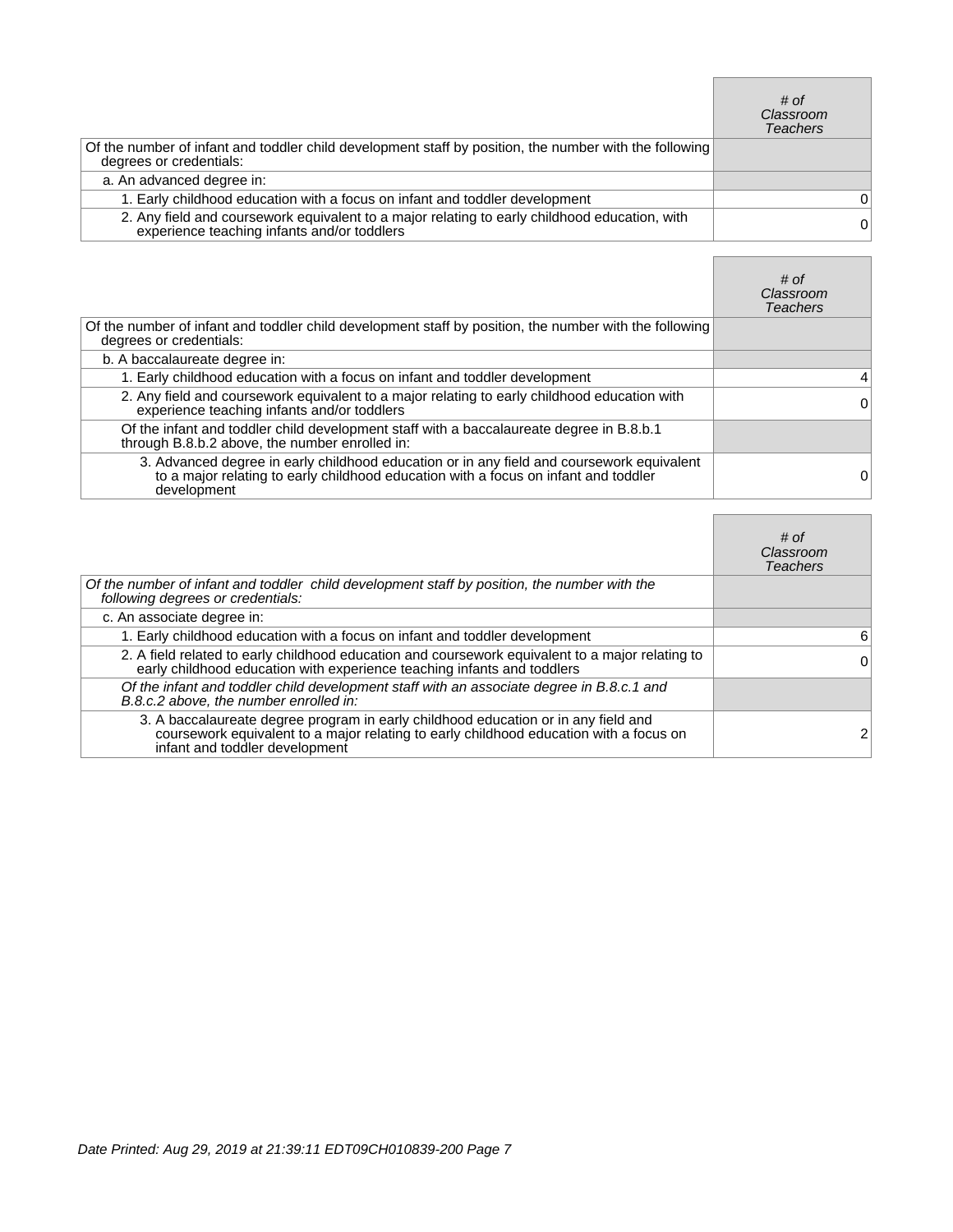|                                                                                                                                                                                                                                                                                                 | # of<br>Classroom<br>Teachers |
|-------------------------------------------------------------------------------------------------------------------------------------------------------------------------------------------------------------------------------------------------------------------------------------------------|-------------------------------|
| Of the number of infant and toddler child development staff by position, the number with the<br>following credentials:                                                                                                                                                                          |                               |
| d. A Child Development Associate (CDA) credential or state-awarded preschool, infant/toddler,<br>family child care or home-based certification, credential, or licensure that meets or exceeds<br>CDA requirements                                                                              | 9                             |
| 1. Of these, a Child Development Associate (CDA) credential or state-awarded preschool,<br>infant/toddler, family child care or home-based certification, credential, or licensure that<br>meets or exceeds CDA requirements and that is appropriate to the option in which they are<br>working | 9                             |
| Of the infant and toddler child development staff with the credentials in B.6.d above, the number<br>enrolled in:                                                                                                                                                                               |                               |
| 2. A baccalaureate degree program in early childhood education or in any field and coursework<br>equivalent to a major relating to early childhood education with a focus on infant and toddler<br>development                                                                                  | O)                            |
| 3. An associate degree program in early childhood education or in a related field and<br>coursework equivalent to a major relating to early childhood education with a focus on infant<br>and toddler development                                                                               | 3                             |

**Contract Contract** 

 $\blacksquare$ 

|                                                                                                                                                                                                                                                                                                 | # of<br>Classroom<br>Teachers |
|-------------------------------------------------------------------------------------------------------------------------------------------------------------------------------------------------------------------------------------------------------------------------------------------------|-------------------------------|
| Of the number of infant and toddler child development staff by position:                                                                                                                                                                                                                        |                               |
| e. The number who do not have the qualifications listed in B.8.a through B.8.d                                                                                                                                                                                                                  | 0                             |
| Of the infant and toddler child development staff in B.8.e above, the number enrolled in:                                                                                                                                                                                                       |                               |
| 1. A baccalaureate degree program in early childhood education or in any field and coursework<br>equivalent to a major relating to early childhood education with a focus on infant and toddler<br>development                                                                                  | 0                             |
| 2. An associate degree program in early childhood education or in a related field and<br>coursework equivalent to a major relating to early childhood education with a focus on infant<br>and toddler development                                                                               | $\Omega$                      |
| 3. Any type of Child Development Associate (CDA) credential or state-awarded preschool,<br>infant/toddler, family child care or home-based certification, credential, or licensure that<br>meets or exceeds CDA requirements and that is appropriate to the option in which they are<br>working | Ω                             |

## **Child development staff qualifications - Home-based and FCC**

|                                                         | # of<br>Home-Based<br><b>Visitors</b> | # of<br>Home-Based<br>Visitor<br><i>Supervisors</i> | # of Family<br><b>Child Care</b><br><b>Providers</b> | # of Family<br><b>Child Care</b><br><b>Specialists</b> |
|---------------------------------------------------------|---------------------------------------|-----------------------------------------------------|------------------------------------------------------|--------------------------------------------------------|
| B.9 Total number of child development staff by position |                                       |                                                     |                                                      |                                                        |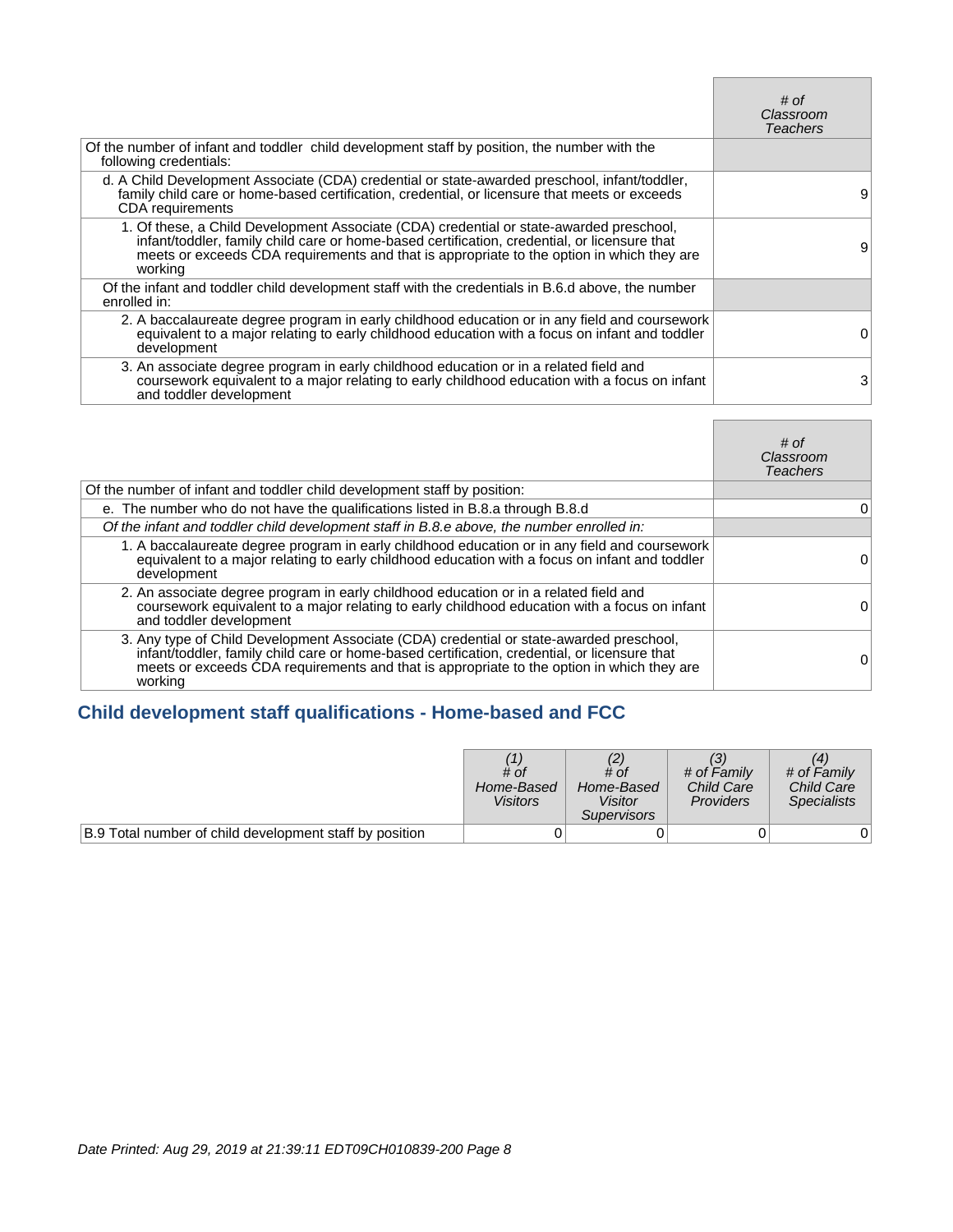|                                                                                                                | # of<br>Home-Based<br><b>Visitors</b> | (2)<br>$#$ of<br>Home-Based<br><b>Visitor</b><br><b>Supervisors</b> | (3)<br># of Family<br><b>Child Care</b><br><b>Providers</b> | (4)<br># of Family<br>Child Care<br><b>Specialists</b> |
|----------------------------------------------------------------------------------------------------------------|---------------------------------------|---------------------------------------------------------------------|-------------------------------------------------------------|--------------------------------------------------------|
| Of the number of child development staff by position, the<br>number with the following degrees or credentials: |                                       |                                                                     |                                                             |                                                        |
| a. An advanced degree in/licensed as:                                                                          |                                       |                                                                     |                                                             |                                                        |
| 1. Social work/ Licensed clinical social worker<br>(LCSW)/ Licensed master social worker (LCMW)                | 0                                     | $\Omega$                                                            | 0                                                           | 0                                                      |
| 2. Marriage and family therapy/ Licensed marriage<br>and family therapist (LMFT)                               |                                       |                                                                     | 0                                                           | 0                                                      |
| 3. Psychology                                                                                                  | 0                                     | 0                                                                   | 0                                                           | 0                                                      |
| 4. Sociology                                                                                                   |                                       | $\Omega$                                                            | $\Omega$                                                    | 0                                                      |
| 5. Human services (include related areas such as<br>child and family services or social services)              | 0                                     | 0                                                                   | $\Omega$                                                    | $\Omega$                                               |
| 6. Nursing plus Nurse Practitioner (NP) license                                                                | 0                                     | 0                                                                   | 0                                                           | 0                                                      |
| 7. Early childhood education                                                                                   | 0                                     | 0                                                                   | $\Omega$                                                    | 0                                                      |
| 8. Other                                                                                                       | 0                                     | $\Omega$                                                            | 0                                                           | 0                                                      |
| Home-Based Visitors:                                                                                           |                                       |                                                                     |                                                             |                                                        |
| Home-Based Visitor Supervisors:                                                                                |                                       |                                                                     |                                                             |                                                        |
| <b>Family Child Care Providers:</b>                                                                            |                                       |                                                                     |                                                             |                                                        |
| Family Child Care Specialists:                                                                                 |                                       |                                                                     |                                                             |                                                        |

|                                                                                                              | # of<br>Home-Based<br><b>Visitors</b> | (2)<br># of<br>Home-Based<br><b>Visitor</b><br><b>Supervisors</b> | (3)<br># of Family<br><b>Child Care</b><br><b>Providers</b> | (4)<br># of Family<br><b>Child Care</b><br><b>Specialists</b> |
|--------------------------------------------------------------------------------------------------------------|---------------------------------------|-------------------------------------------------------------------|-------------------------------------------------------------|---------------------------------------------------------------|
| Of the number of child development staff by position, the<br>number with the following degrees and licenses: |                                       |                                                                   |                                                             |                                                               |
| b. A baccalaureate degree in:                                                                                |                                       |                                                                   |                                                             |                                                               |
| 1. Social work                                                                                               | $\Omega$                              | 0                                                                 | 0                                                           | 0                                                             |
| 2. Psychology                                                                                                | 0                                     | 0                                                                 | 0                                                           | 0                                                             |
| 3. Sociology                                                                                                 | 0                                     | 0                                                                 | $\Omega$                                                    | 0                                                             |
| 4. Human services (include related areas such as<br>child and family services or social services)            | ∩                                     |                                                                   | 0                                                           | 0                                                             |
| 5. Nursing plus Registered Nurse (RN) license                                                                | $\Omega$                              | 0                                                                 | $\Omega$                                                    | 0                                                             |
| 6. Early childhood education                                                                                 | 0                                     | 0                                                                 | 0                                                           | 0                                                             |
| 7. Other                                                                                                     | 0                                     | 0                                                                 | $\Omega$                                                    | $\Omega$                                                      |
| Home-Based Visitors:                                                                                         |                                       |                                                                   |                                                             |                                                               |
| Home-Based Visitor Supervisors:                                                                              |                                       |                                                                   |                                                             |                                                               |
| Family Child Care Providers:                                                                                 |                                       |                                                                   |                                                             |                                                               |
| Family Child Care Specialists:                                                                               |                                       |                                                                   |                                                             |                                                               |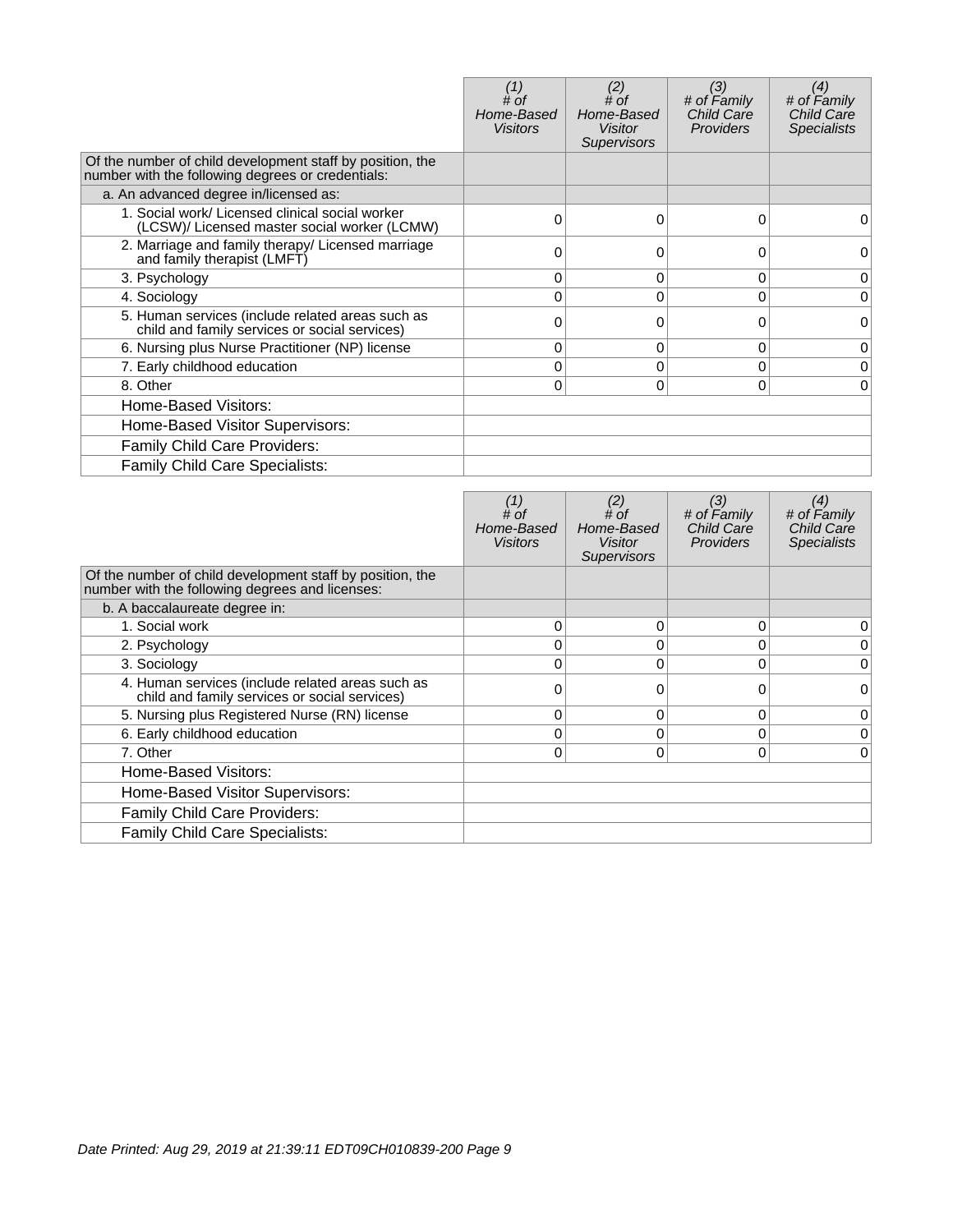|                                                                                                              | # of<br>Home-Based<br><b>Visitors</b> | (2)<br># of<br>Home-Based<br>Visitor<br><b>Supervisors</b> | (3)<br># of Family<br><b>Child Care</b><br><b>Providers</b> | (4)<br># of Family<br><b>Child Care</b><br><b>Specialists</b> |
|--------------------------------------------------------------------------------------------------------------|---------------------------------------|------------------------------------------------------------|-------------------------------------------------------------|---------------------------------------------------------------|
| Of the number of child development staff by position, the<br>number with the following degrees and licenses: |                                       |                                                            |                                                             |                                                               |
| c. An associate degree in:                                                                                   |                                       |                                                            |                                                             |                                                               |
| 1. Social work                                                                                               | 0                                     | 0                                                          | $\Omega$                                                    | 0                                                             |
| 2. Psychology                                                                                                |                                       | 0                                                          | 0                                                           | 0                                                             |
| 3. Sociology                                                                                                 | 0                                     | 0                                                          | $\Omega$                                                    | 0                                                             |
| 4. Human services (include related areas such as<br>child and family services or social services)            | ი                                     | O                                                          | 0                                                           | 0                                                             |
| 5. Nursing plus Registered Nurse (RN) license                                                                | 0                                     | 0                                                          | 0                                                           | 0                                                             |
| 6. Early childhood education                                                                                 | 0                                     | 0                                                          | $\mathbf 0$                                                 | 0                                                             |
| 7. Other                                                                                                     | 0                                     | 0                                                          | 0                                                           | $\Omega$                                                      |
| Home-Based Visitors:                                                                                         |                                       |                                                            |                                                             |                                                               |
| Home-Based Visitor Supervisors:                                                                              |                                       |                                                            |                                                             |                                                               |
| Family Child Care Providers:                                                                                 |                                       |                                                            |                                                             |                                                               |
| <b>Family Child Care Specialists:</b>                                                                        |                                       |                                                            |                                                             |                                                               |

|                                                                                                                                                                      | # of<br>Home-Based<br>Visitors | (2)<br># $of$<br>Home-Based<br>Visitor<br><b>Supervisors</b> | (3)<br># of Family<br><b>Child Care</b><br><b>Providers</b> | (4)<br># of Family<br><b>Child Care</b><br><b>Specialists</b> |
|----------------------------------------------------------------------------------------------------------------------------------------------------------------------|--------------------------------|--------------------------------------------------------------|-------------------------------------------------------------|---------------------------------------------------------------|
| Of the number of child development staff by position, the<br>number with the following credentials:                                                                  |                                |                                                              |                                                             |                                                               |
| d. License, certification, or credential held:                                                                                                                       |                                |                                                              |                                                             |                                                               |
| 1. Nursing, non-RN, i.e. LPN, CNA, etc.                                                                                                                              | 0                              | 0                                                            | 0                                                           | 0                                                             |
| 2. Family development credential (FDC)                                                                                                                               |                                | $\Omega$                                                     | 0                                                           | 0                                                             |
| 3. Child development associate credential (CDA)                                                                                                                      |                                | $\Omega$                                                     | 0                                                           | $\Omega$                                                      |
| 4. State-awarded certification, credential, or license<br>appropriate to the option in which they are working,<br>i.e. home-based option or family child care option |                                | $\Omega$                                                     | 0                                                           | 0                                                             |
| 5. Other                                                                                                                                                             | 0                              | 0                                                            | 0                                                           | $\overline{0}$                                                |
| Home-Based Visitors:                                                                                                                                                 |                                |                                                              |                                                             |                                                               |
| Home-Based Visitor Supervisors:                                                                                                                                      |                                |                                                              |                                                             |                                                               |
| <b>Family Child Care Providers:</b>                                                                                                                                  |                                |                                                              |                                                             |                                                               |
| Family Child Care Specialists:                                                                                                                                       |                                |                                                              |                                                             |                                                               |

|                                                                                   | # of Home-<br><b>Based Visitors</b> | (2)<br># of Home-<br><b>Based Visitor</b><br><b>Supervisors</b> | (3)<br># of Family<br><b>Child Care</b><br><b>Providers</b> | (4)<br># of Family<br>Child Care<br><b>Specialists</b> |
|-----------------------------------------------------------------------------------|-------------------------------------|-----------------------------------------------------------------|-------------------------------------------------------------|--------------------------------------------------------|
| Of the number of child development staff by position:                             |                                     |                                                                 |                                                             |                                                        |
| e. The number who do not have the qualifications listed<br>in B.9.a through B.9.d |                                     |                                                                 |                                                             |                                                        |
| Of the child development staff in B.9.e above, the number<br>enrolled in:         |                                     |                                                                 |                                                             |                                                        |
| 1. An advanced degree or license                                                  |                                     |                                                                 | O                                                           | 0                                                      |
| 2. A baccalaureate degree                                                         |                                     |                                                                 | 0                                                           | $\Omega$                                               |
| 3. An associate degree                                                            |                                     |                                                                 | 0                                                           | $\Omega$                                               |
| 4. Studies leading to a non-degree license, certificate,<br>or credential         |                                     |                                                                 |                                                             | $\Omega$                                               |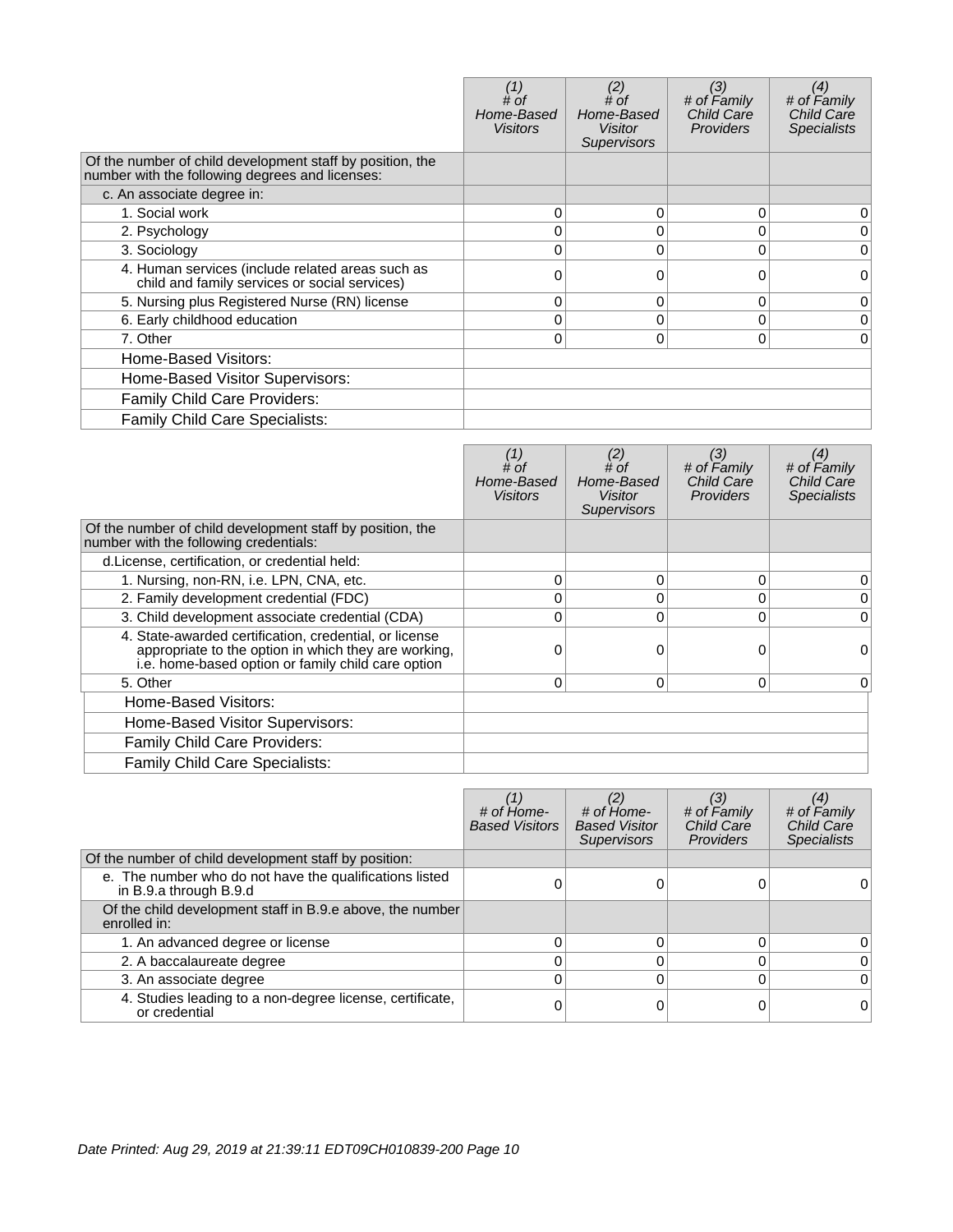## **NON-SUPERVISORY CHILD DEVELOPMENT STAFF**

#### **Child development staff - ethnicity and race**

|                                              | # of non-supervisory<br>child development staff |                                      |
|----------------------------------------------|-------------------------------------------------|--------------------------------------|
| B.12 Race and Ethnicity:                     | Hispanic or<br>Latino origin                    | Non-Hispanic or<br>Non-Latino origin |
| a. American Indian or Alaska Native          |                                                 |                                      |
| b. Asian                                     |                                                 |                                      |
| c. Black or African American                 |                                                 | 0                                    |
| d. Native Hawaiian or other Pacific Islander |                                                 | 0                                    |
| e. White                                     | 18                                              |                                      |
| f. Biracial/Multi-racial                     |                                                 | 0                                    |
| g. Other                                     |                                                 | $\Omega$                             |
| h. Unspecified                               |                                                 | 0                                    |

#### **Child development staff - language**

|                                                                                                           | # of non-supervisory<br>child development<br>staff |
|-----------------------------------------------------------------------------------------------------------|----------------------------------------------------|
| B.13 The number who are proficient in a language(s) other than English                                    | 17                                                 |
| a. Of these, the number who are proficient in more than one language other than<br>English                | 0                                                  |
| B.14 Language groups in which staff are proficient                                                        | # of non-supervisory<br>child development<br>staff |
| a. Spanish                                                                                                | 17                                                 |
| b. Native Central American, South American, and Mexican Languages (e.g., Mixteco,<br>Quichean.)           | 0                                                  |
| c. Caribbean Languages (e.g., Haitian-Creole, Patois)                                                     | 0                                                  |
| d. Middle Eastern & South Asian Languages (e.g., Arabic, Hebrew, Hindi, Urdu,<br>Bengali)                 | 0                                                  |
| e. East Asian Languages (e.g., Chinese, Vietnamese, Tagalog)                                              | 0                                                  |
| f. Native North American/Alaska Native Languages                                                          | 0                                                  |
| g. Pacific Island Languages (e.g., Palauan, Fijian)                                                       | 0                                                  |
| h. European & Slavic Languages (e.g., German, French, Italian, Croatian, Yiddish,<br>Portuguese, Russian) | 0                                                  |
| i. African Languages (e.g., Swahili, Wolof)                                                               | 0                                                  |
| j. Other                                                                                                  | 0                                                  |
| k. Unspecified                                                                                            | 0                                                  |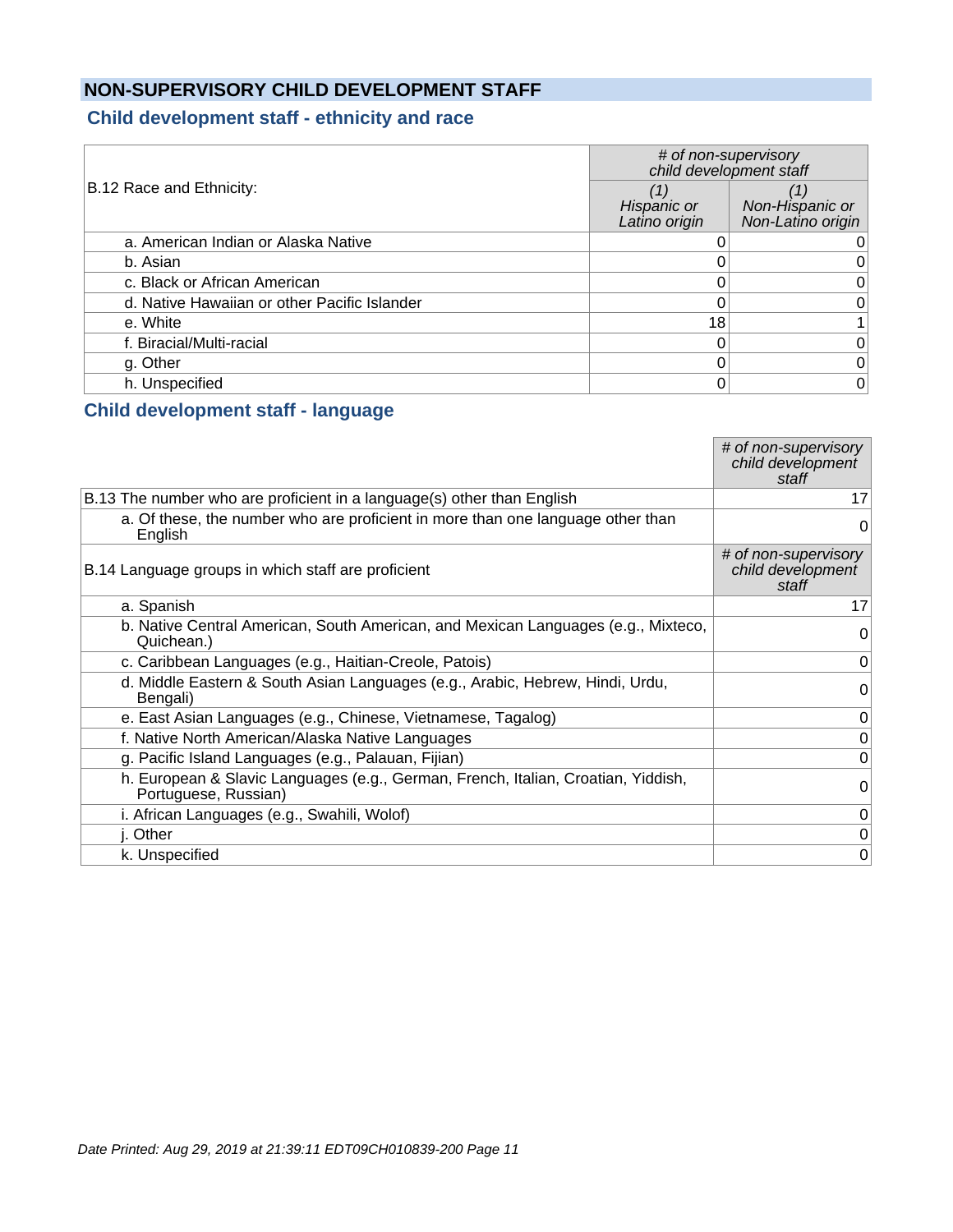#### **Child development staff - classroom teacher turnover**

|                                                                                                                         | # of<br>classroom<br>teachers |
|-------------------------------------------------------------------------------------------------------------------------|-------------------------------|
| B.15 The number of classroom teachers who left your program during the year.                                            | 3                             |
| B.16 Of these, the number who left for the following reasons:                                                           | # of<br>classroom<br>teachers |
| a. Higher compensation/benefits package in the same field                                                               |                               |
| b. Change in job field                                                                                                  | 2                             |
| c. Other                                                                                                                | 0                             |
| B.17 Number of classroom teacher vacancies in your program that remained unfilled for a<br>period of 3 months or longer | 0                             |
| B.18 Number of classroom teachers hired during the year due to turnover                                                 | 3                             |

#### **Child development staff - Home-based visitor turnover**

|                                                                                                                         | # of<br>home-based<br>visitors |
|-------------------------------------------------------------------------------------------------------------------------|--------------------------------|
| B.19 The number of home-based visitors who left your program during the year                                            | 0                              |
| B.20 Of these, the number who left for the following reasons:                                                           |                                |
| a. Higher compensation/benefits package in the same field                                                               | 0                              |
| b. Change in job field                                                                                                  | 0                              |
| c. Other                                                                                                                | 0                              |
| B.21 Number of home-based visitor vacancies in the program that remained unfilled for a<br>period of 3 months or longer | $\overline{0}$                 |
| B.22 Number of home-based visitors hired during the year due to turnover                                                | $\overline{0}$                 |

## **FAMILY & COMMUNITY PARTNERSHIPS STAFF**

#### **Family & community partnerships staff - qualifications**

|                                                                                                             | # of family<br>workers | # of $\acute{F}CP$<br>supervisors |
|-------------------------------------------------------------------------------------------------------------|------------------------|-----------------------------------|
| B.23 Total number of family & community partnerships staff                                                  |                        |                                   |
| a. Of the FCP supervisors, the number who work directly with<br>families, i.e. staff with a family caseload |                        |                                   |

| B.24 Comments on staff shared by Head Start and Early Head FCP staff/supervisor shared between Head Start |                       |
|-----------------------------------------------------------------------------------------------------------|-----------------------|
| Start programs:                                                                                           | and Early Head Start. |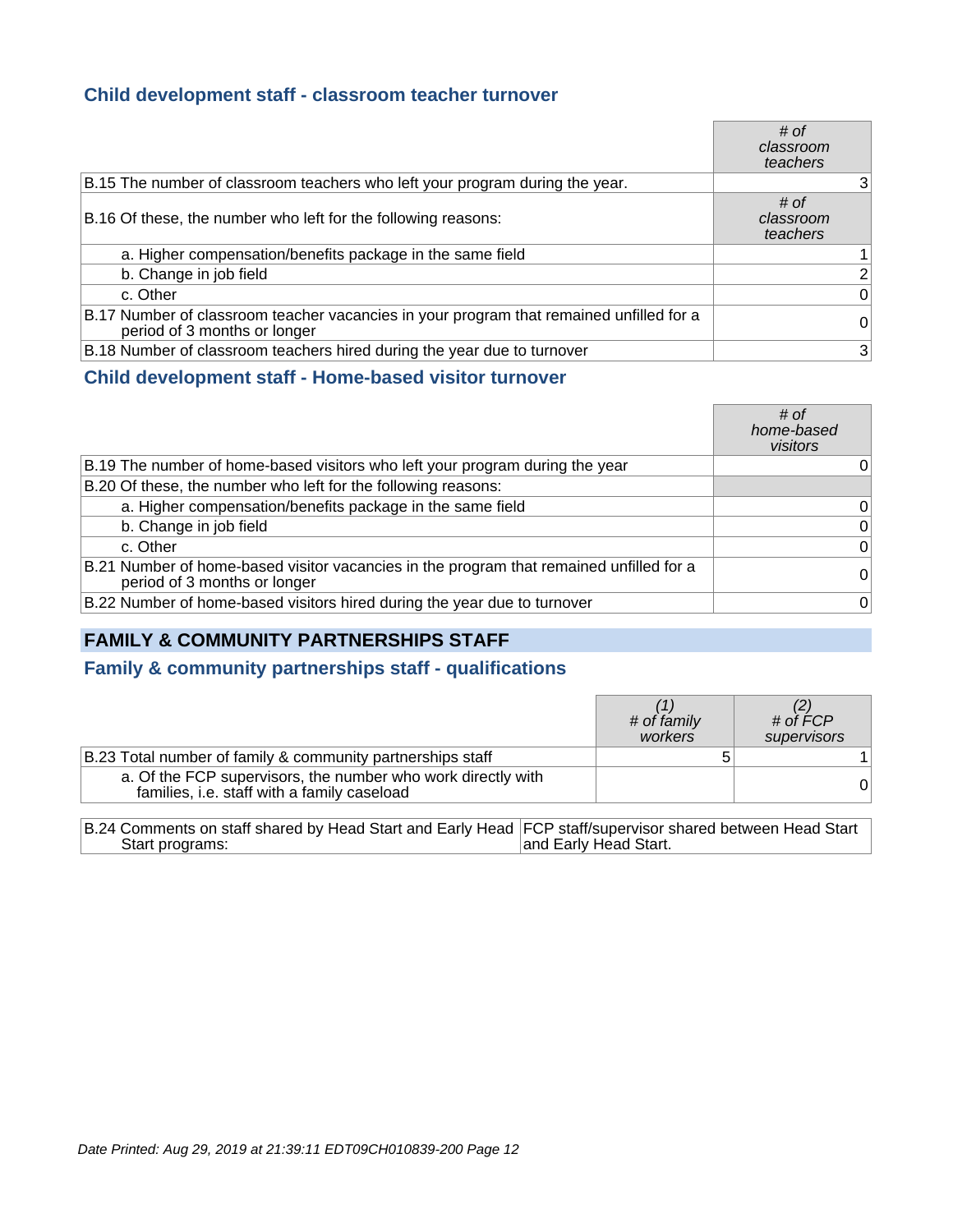| B.25 Of the family & community partnerships staff, the number with the<br>following as the highest level of education completed:                                     | # of family<br>workers | # of $FCP$<br>supervisors |
|----------------------------------------------------------------------------------------------------------------------------------------------------------------------|------------------------|---------------------------|
| a. A related advanced degree                                                                                                                                         |                        | 0                         |
| b. A related baccalaureate degree                                                                                                                                    |                        |                           |
| c. A related associate degree                                                                                                                                        |                        | 0                         |
| d. A family-development-related credential, certificate, or license                                                                                                  |                        | $\overline{0}$            |
| e. None of the qualifications listed in B.25.a through B.25.d above                                                                                                  |                        | $\overline{0}$            |
| Of the staff in B.25.e above, the number enrolled in:                                                                                                                |                        |                           |
| 1. A related degree at the associate, baccalaureate, or advanced<br>level                                                                                            |                        | 0                         |
| 2. Studies leading to a non-degree credential, certificate, or license<br>that is family-development-related                                                         |                        | 0                         |
| B.26 Of the family & community partnerships staff, the number with a<br>family-development-related credential, regardless of highest level of<br>education completed |                        |                           |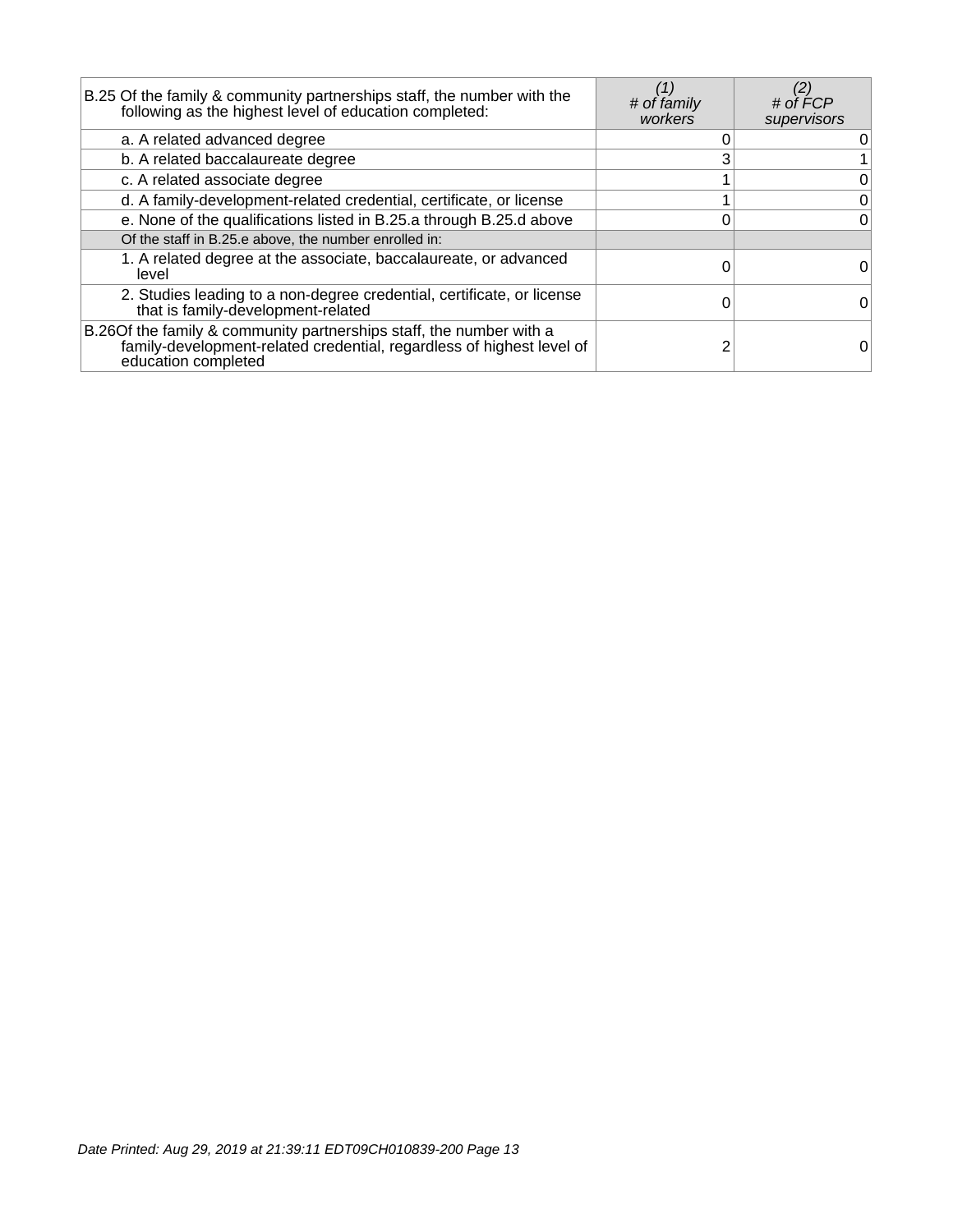## **Education and Child Development Managers/Coordinators - Qualifications**

|                                                                                                                                                                                                                                 |                                                                                | # of $ECD$<br>managers/<br>coordinators   |              |
|---------------------------------------------------------------------------------------------------------------------------------------------------------------------------------------------------------------------------------|--------------------------------------------------------------------------------|-------------------------------------------|--------------|
| B.27 Total number of education & child development managers/coordinators                                                                                                                                                        |                                                                                |                                           | $\mathbf{1}$ |
|                                                                                                                                                                                                                                 |                                                                                | $#$ of $ECD$<br>managers/<br>coordinators |              |
| Off the education & child development managers/coordinators, the number with the following<br>degrees or credentials:                                                                                                           |                                                                                |                                           |              |
| a. An advanced degree in early childhood education, or an advanced degree in any<br>field and coursework equivalent to a major relating to early childhood education<br>with experience teaching preschool-age children         |                                                                                |                                           | 1            |
| b. A baccalaureate degree in early childhood education, or a baccalaureate degree<br>in any field and coursework equivalent to a major relating to early childhood<br>education with experience teaching preschool-age children |                                                                                |                                           | 0            |
|                                                                                                                                                                                                                                 |                                                                                | # of $ECD$<br>managers/<br>coordinators   |              |
| Of the education & child development managers/coordinators, the number with the following<br>degrees or credentials:                                                                                                            |                                                                                |                                           |              |
| c. An associate degree in early childhood education, or an associate degree in any<br>field and coursework equivalent to a major relating to early childhood education<br>with experience teaching preschool-age children       |                                                                                |                                           | 0            |
| Of the education & child development managers/coordinators preschool child development<br>staff in B.27.c above, the number enrolled in:                                                                                        |                                                                                |                                           |              |
| 1. A baccalaureate degree in early childhood education, or a baccalaureate<br>degree in any field and coursework equivalent to a major relating to early<br>childhood education                                                 |                                                                                |                                           | 0            |
|                                                                                                                                                                                                                                 |                                                                                | # of $ECD$<br>managers/<br>coordinators   |              |
| Of the education & child development managers/coordinators, the number with the following<br>degrees or credentials:                                                                                                            |                                                                                |                                           |              |
| d. A Child Development Associate (CDA) credential or state-awarded preschool,<br>infant/toddler, family child care or home-based certification, credential, or<br>licensure that meets or exceeds CDA requirements              |                                                                                |                                           | 0            |
| Of the education & child development managers/coordinators preschool child development<br>staff in B.27.d above, the number enrolled in:                                                                                        |                                                                                |                                           |              |
| 1. A baccalaureate degree in early childhood education, or a baccalaureate<br>degree in any field and coursework equivalent to a major relating to early<br>childhood education                                                 |                                                                                |                                           | 0            |
|                                                                                                                                                                                                                                 |                                                                                | # of ECD<br>managers/<br>coordinators     |              |
| Of the education & child development managers/coordinators, the number with the following<br>degrees or credentials:                                                                                                            |                                                                                |                                           |              |
| e. None of the qualifications listed in B.27.a through B.27.d                                                                                                                                                                   |                                                                                |                                           | 0            |
| Of the education & child development managers/coordinators preschool child development<br>staff in B.27.e above, the number enrolled in:                                                                                        |                                                                                |                                           |              |
| 1. A baccalaureate degree in early childhood education, or a baccalaureate<br>degree in any field and coursework equivalent to a major relating to early<br>childhood education                                                 |                                                                                |                                           | 0            |
| B.28 Comments on education & child development<br>managers/coordinators shared by Head Start and Early<br>Head Start programs:                                                                                                  | ECE Coordinator is shared between Head Start,<br>Early Head Start, and EHS-CCP |                                           |              |
|                                                                                                                                                                                                                                 |                                                                                |                                           |              |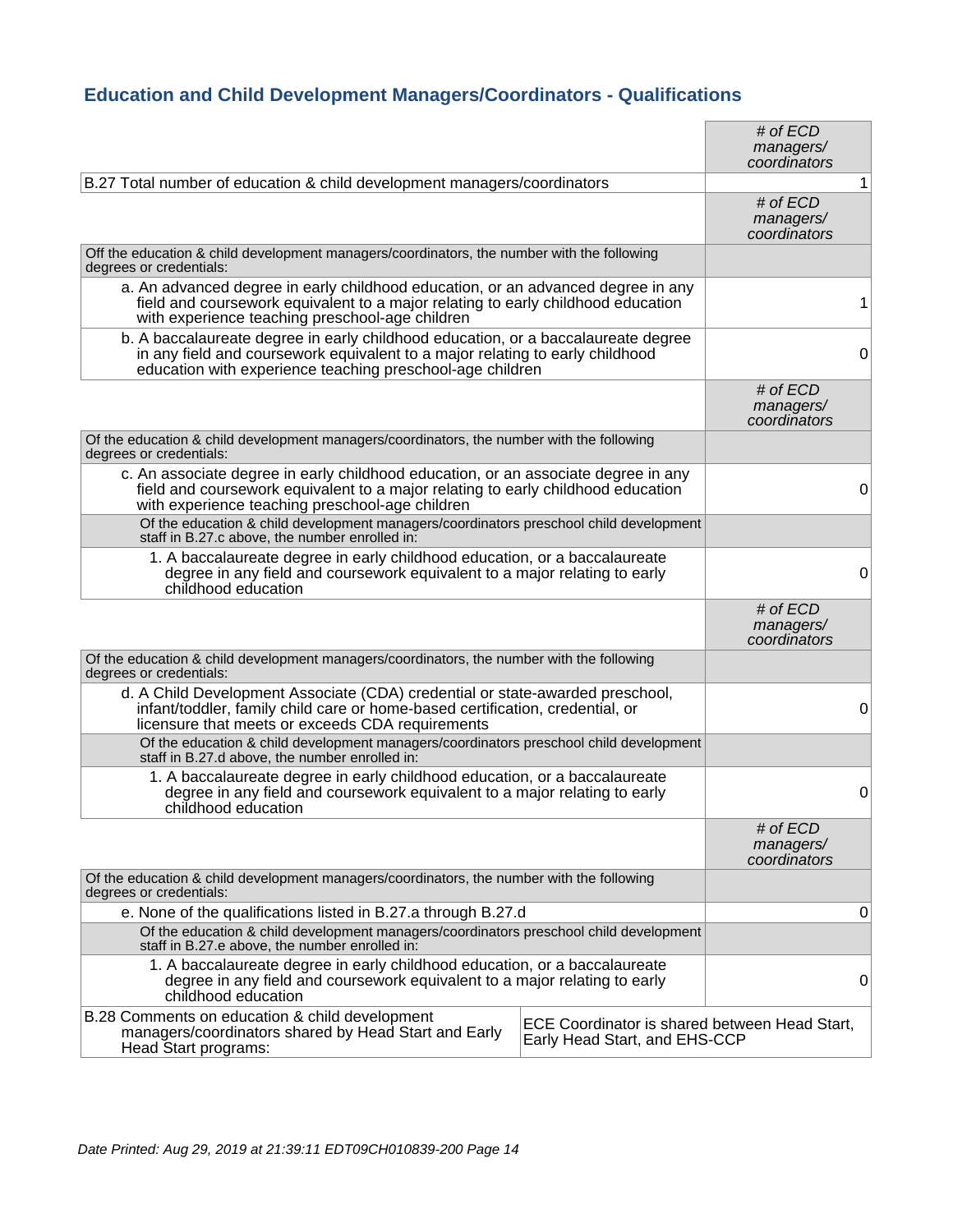## **C. CHILD & FAMILY SERVICES**

## **HEALTH SERVICES**

#### **Health insurance - children**

|                                                  |                                                                                                                      | # of children at<br>enrollment | # of children at<br>end of enrollment<br>year |
|--------------------------------------------------|----------------------------------------------------------------------------------------------------------------------|--------------------------------|-----------------------------------------------|
| C.1 Number of all children with health insurance |                                                                                                                      | 110                            | 109                                           |
|                                                  | a. Number enrolled in Medicaid and/or CHIP                                                                           | 105                            | 104                                           |
| medically indigent insurance)                    | b. Number enrolled in state-only funded insurance (for example,                                                      |                                | 0                                             |
| insurance)                                       | c. Number with private health insurance (for example, parent's                                                       |                                | 3                                             |
|                                                  | d. Number with health insurance other than those listed above, for<br>example, Military Health (Tri-Care or CHAMPUS) |                                |                                               |
| 1. Specify                                       | <b>Tri-Care</b>                                                                                                      |                                |                                               |
| C.2. Number of children with no health insurance |                                                                                                                      |                                |                                               |

#### **Health insurance - pregnant women**

|                                |                                                                                                                      | # of pregnant<br>women at<br>enrollment | # of pregnant<br>women at end of<br>enrollment |
|--------------------------------|----------------------------------------------------------------------------------------------------------------------|-----------------------------------------|------------------------------------------------|
|                                | C.3 Number of pregnant women with at least one type of health insurance                                              |                                         |                                                |
| a. Number enrolled in Medicaid |                                                                                                                      |                                         | 0                                              |
| that is not Medicaid           | b. Number enrolled in another publicly funded insurance program                                                      |                                         | 0                                              |
|                                | c. Number with private health insurance                                                                              |                                         | 0                                              |
|                                | d. Number with health insurance other than those listed above, for<br>example, Military Health (Tri-Care or CHAMPUS) |                                         |                                                |
| 1. Specify                     |                                                                                                                      |                                         |                                                |
|                                | C.4 Number of pregnant women with no health insurance                                                                |                                         | O                                              |

#### **Medical**

#### **Medical home - children**

|                                                                                                | # of children at<br>enrollment | # of children at<br>end of enrollment<br>year |
|------------------------------------------------------------------------------------------------|--------------------------------|-----------------------------------------------|
| C.5 Number of children with an ongoing source of continuous, accessible<br>health care         | 106                            | 106                                           |
| C.6 Number of children receiving medical services through the Indian<br><b>Health Service</b>  |                                |                                               |
| C.7 Number of children receiving medical services through a migrant<br>community health center |                                |                                               |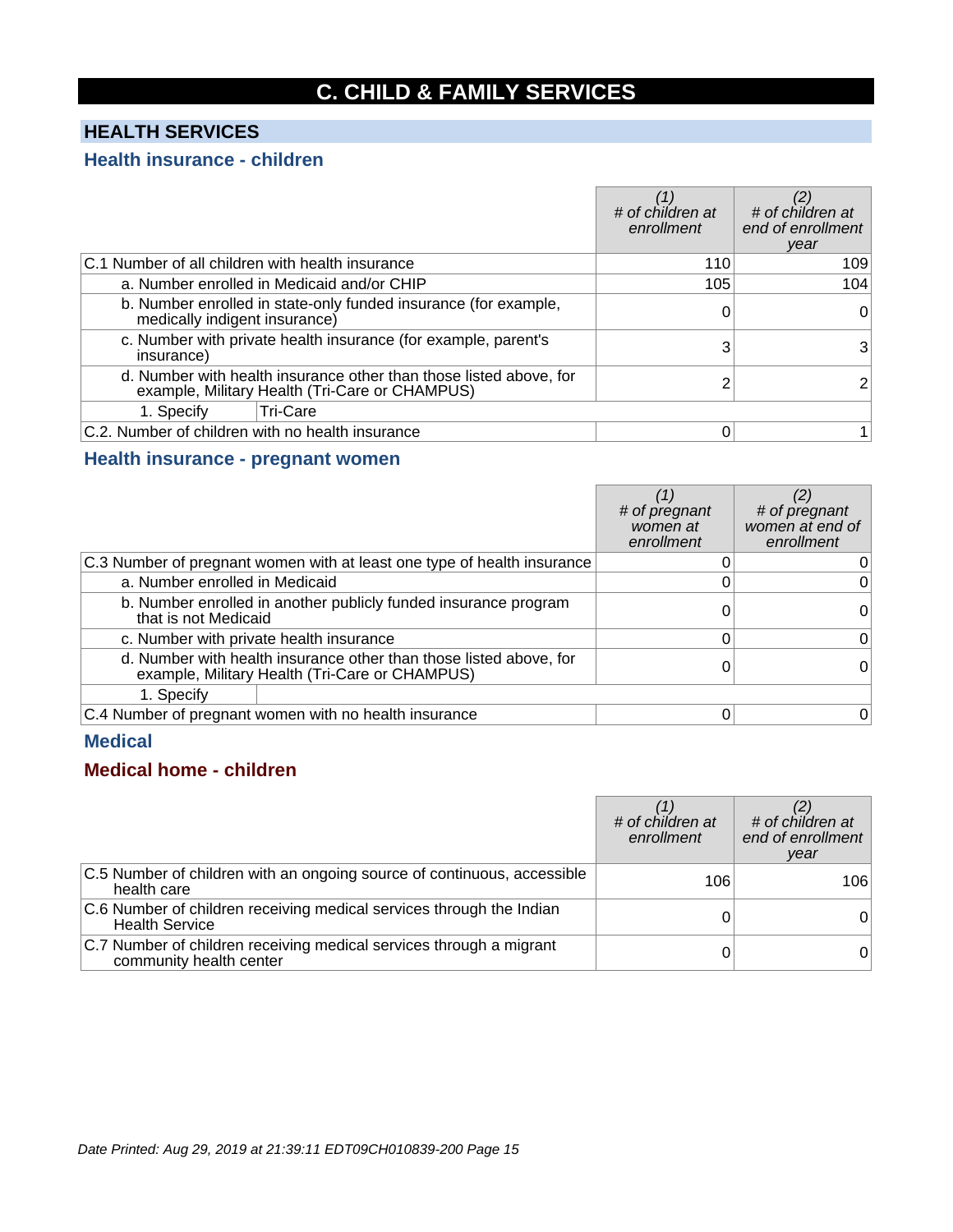#### **Medical services - children**

|                                                                                                                                                                                                           | # of children at<br>enrollment | # of children at end<br>of enrollment year    |
|-----------------------------------------------------------------------------------------------------------------------------------------------------------------------------------------------------------|--------------------------------|-----------------------------------------------|
| C.8 Number of all children who are up-to-date on a schedule of age-<br>appropriate preventive and primary health care, according to the<br>relevant state's EPSDT schedule for well child care            |                                | 95                                            |
|                                                                                                                                                                                                           |                                | # of children<br>at end of<br>enrollment year |
| a. Of these, the number diagnosed by a health care professional with a chronic condition needing medical treatment since last year's PIR was reported                                                     |                                |                                               |
| 1. Of these, the number who have received or are receiving medical treatment                                                                                                                              |                                |                                               |
| b. Specify the primary reason that children who needed medical treatment, for any<br>chronic condition diagnosed by a health care professional since last year's PIR was<br>reported, did not receive it: |                                |                                               |

| C.9 Number of all children who received medical treatment for the following chronic<br>conditions since last year's PIR was reported, regardless of when the condition was first<br>diagnosed by a health care professional: | # of children   |
|------------------------------------------------------------------------------------------------------------------------------------------------------------------------------------------------------------------------------|-----------------|
| a. Anemia                                                                                                                                                                                                                    | $\overline{2}$  |
| b. Asthma                                                                                                                                                                                                                    | $\mathbf{1}$    |
| c. Hearing Difficulties                                                                                                                                                                                                      | $5\overline{)}$ |
| d. Vision Problems                                                                                                                                                                                                           | $\overline{2}$  |
| e. High Lead Levels                                                                                                                                                                                                          | $\pmb{0}$       |
| f. Diabetes                                                                                                                                                                                                                  | $\mathbf 0$     |

#### **Immunization services - children**

|                                                                                                                                                                                                                         | # of children at<br>enrollment | # of children<br>at end of<br>enrollment year |
|-------------------------------------------------------------------------------------------------------------------------------------------------------------------------------------------------------------------------|--------------------------------|-----------------------------------------------|
| C.11 Number of children who have been determined by a health care<br>professional to be up-to-date on all immunizations appropriate for<br>their age                                                                    | 103                            | 103                                           |
| C.12 Number of children who have been determined by a health care<br>professional to have received all immunizations possible at this time,<br>but who have not received all immunizations appropriate for their<br>age | 6                              | 6                                             |
| C.13 Number of children who meet their state's guidelines for an<br>exemption from immunizations                                                                                                                        |                                |                                               |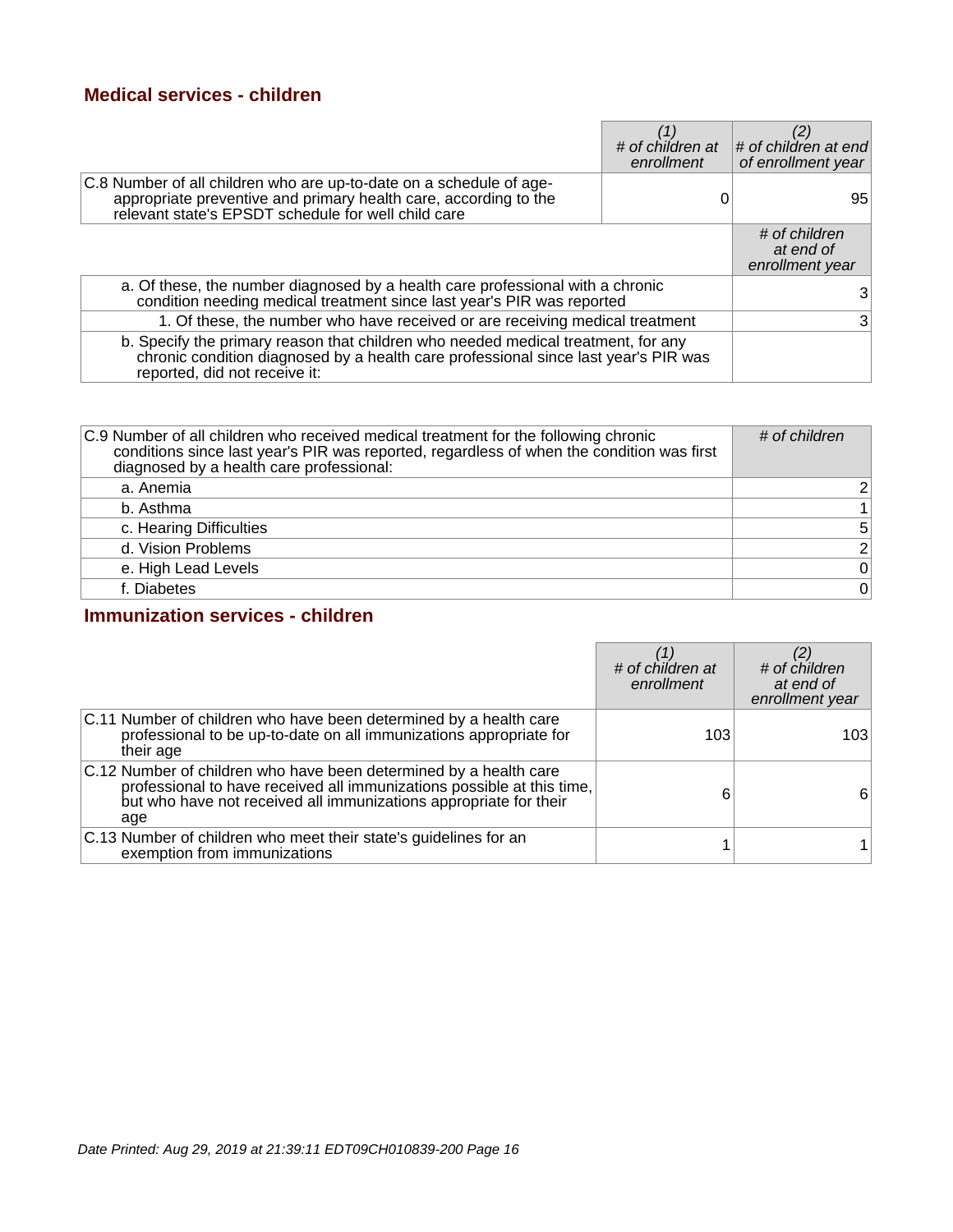#### **Pregnant women - services (EHS programs)**

| C.14 Indicate the number of pregnant women who received the following services while<br>enrolled in EHS | # of<br>pregnant women |
|---------------------------------------------------------------------------------------------------------|------------------------|
| a. Prenatal health care                                                                                 | 0                      |
| b. Postpartum health care                                                                               | 0                      |
| c. Mental health interventions and follow up                                                            | $\Omega$               |
| d. Substance abuse prevention                                                                           | 0                      |
| e. Substance abuse treatment                                                                            | 0                      |
| f. Prenatal education on fetal development                                                              | $\Omega$               |
| g. Information on the benefits of breastfeeding                                                         | $\Omega$               |

#### **Pregnant women - prenatal health (EHS programs)**

| C.15 Trimester of pregnancy in which the pregnant women served were enrolled:                                                           | # of<br>pregnant women |
|-----------------------------------------------------------------------------------------------------------------------------------------|------------------------|
| a. 1st trimester (0-3 months)                                                                                                           | 0                      |
| b. 2nd trimester (3-6 months)                                                                                                           | $\overline{0}$         |
| c. 3rd trimester (6-9 months)                                                                                                           | $\overline{0}$         |
| C.16 Of the total served, the number whose pregnancies were identified as medically high<br>risk by a physician or health care provider | 0                      |

#### **Dental**

#### **Dental home - children**

|                                                                                          | # of children at<br>enrollment | # of children at<br>end of enrollment<br>vear |
|------------------------------------------------------------------------------------------|--------------------------------|-----------------------------------------------|
| C.17 Number of children with continuous, accessible dental care provided<br>by a dentist | 98                             | 107.                                          |

#### **Infant and toddler preventive dental services (EHS and Migrant programs)**

|                                                                                                                                                                                | # of children<br>at end of<br>enrollment year |
|--------------------------------------------------------------------------------------------------------------------------------------------------------------------------------|-----------------------------------------------|
| C.20 Number of all children who are up-to-date on a schedule of age-appropriate<br>preventive and primary oral health care according to the relevant state's EPSDT<br>schedule | 110                                           |

#### **Pregnant women dental services (EHS programs)**

|                                                                                                                                                                  | # of<br>pregnant women |
|------------------------------------------------------------------------------------------------------------------------------------------------------------------|------------------------|
| C.21 Of the number of pregnant women served, the number who received a professional<br>dental examination(s) and/or treatment since last year's PIR was reported |                        |

## **MENTAL HEALTH SERVICES**

#### **Mental health professional**

|                                                                                                 | # of hours |
|-------------------------------------------------------------------------------------------------|------------|
| C.22 Average total hours per operating month a mental health professional(s) spends on-<br>site |            |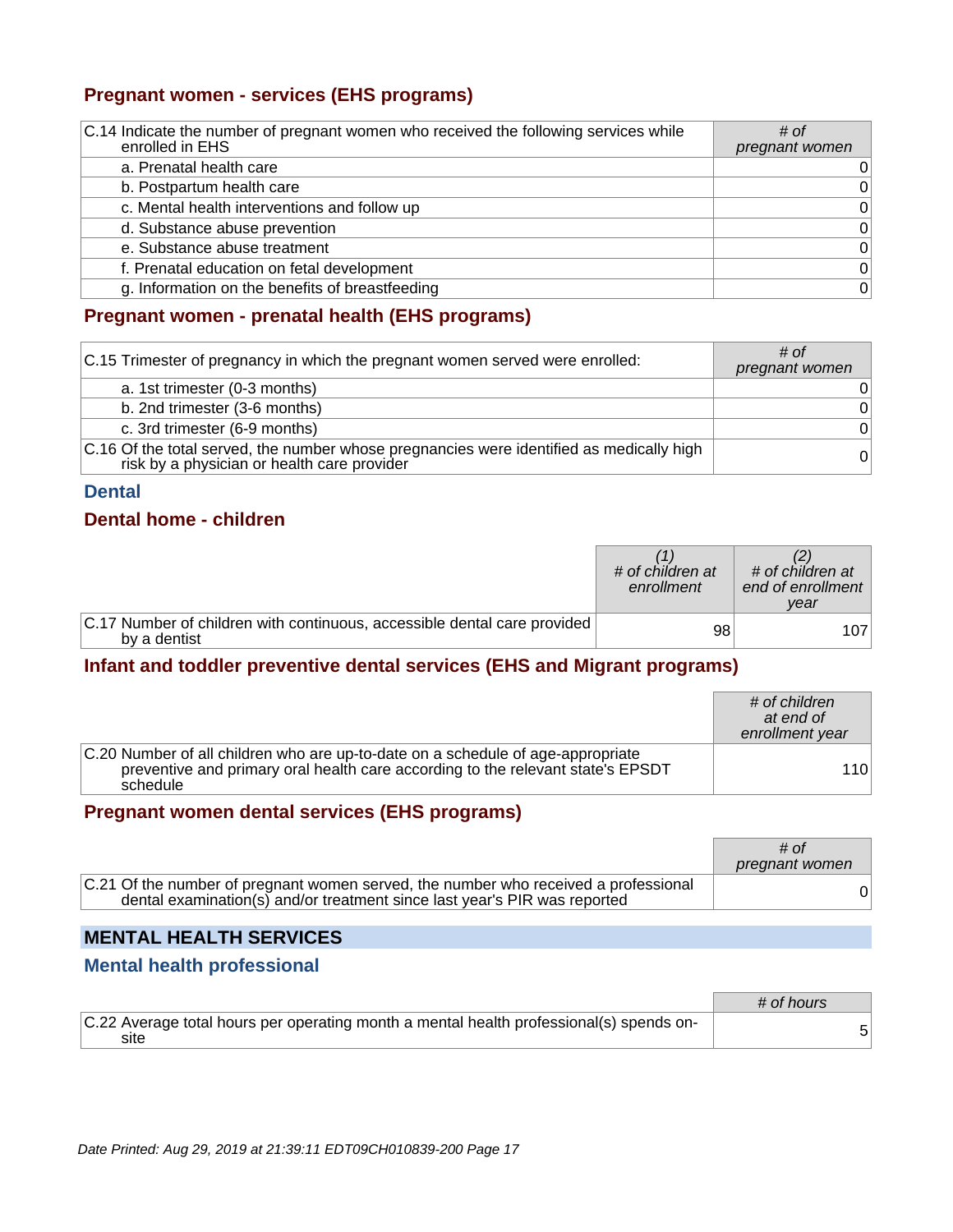#### **Mental health services**

| C.23 Indicate the number of enrolled children who were served by the mental health (MH)<br>professional(s) since last year's PIR was reported.                | # of children<br>at end of<br>enrollment year |
|---------------------------------------------------------------------------------------------------------------------------------------------------------------|-----------------------------------------------|
| a. Number of children for whom the MH professional consulted with program staff<br>about the child's behavior / mental health                                 |                                               |
| 1. Of these, the number for whom the MH professional provided three or more<br>consultations with program staff since last year's PIR was reported            |                                               |
| b. Number of children for whom the MH professional consulted with the parent(s) /<br>guardian(s) about their child's behavior/mental health                   | 7                                             |
| 1. Of these, the number for whom the MH professional provided three or more consultations with the parent(s) / guardian(s) since last year's PIR was reported | 3                                             |
| c. Number of children for whom the MH professional provided an individual mental<br>health assessment                                                         | $\overline{2}$                                |
| d. Number of children for whom the MH professional facilitated a referral for mental<br>health services                                                       | 3                                             |

#### **Mental health referrals**

|                                                                                                                                                 | # of children<br>at end of<br>enrollment year |
|-------------------------------------------------------------------------------------------------------------------------------------------------|-----------------------------------------------|
| C.24 Number of children who were referred by the program for mental health services<br>outside of Head Start since last year's PIR was reported | $\vert 4 \vert$                               |
| a. Of these, the number who received mental health services since last year's PIR<br>was reported                                               | 4 <sup>1</sup>                                |

### **Infant and toddler Part C early intervention services (EHS and Migrant programs)**

|                                                                                                                                                                                                                                                                                       | # of children  |
|---------------------------------------------------------------------------------------------------------------------------------------------------------------------------------------------------------------------------------------------------------------------------------------|----------------|
| C.26 Number of children enrolled in the program who have an Individualized Family<br>Service Plan (IFSP) indicating they have been determined eligible by the Part C<br>Agency to receive early intervention services under the Individuals with Disabilities<br>Education Act (IDEA) | 19             |
| a. Of these, the number who were determined eligible to receive early intervention<br>services:                                                                                                                                                                                       | # of children  |
| 1. Prior to enrollment into the program for this enrollment year                                                                                                                                                                                                                      | 16             |
| 2. During this enrollment year                                                                                                                                                                                                                                                        | $\overline{3}$ |
| b. Of these, the number who have not received early intervention services under<br><b>IDEA</b>                                                                                                                                                                                        | $\overline{0}$ |

## **EDUCATION AND DEVELOPMENT TOOLS/APPROACHES**

#### **Screening**

|                                                                                                                                                                                          | # of children |
|------------------------------------------------------------------------------------------------------------------------------------------------------------------------------------------|---------------|
| C.28 Number of all newly enrolled children since last year's PIR was reported                                                                                                            | 60            |
| C.29 Number of all newly enrolled children who completed required screenings within 45<br>days for developmental, sensory, and behavioral concerns since last year's PIR was<br>reported | 57            |
| a. Of these, the number identified as needing follow-up assessment or formal<br>evaluation to determine if the child has a disability                                                    |               |
| C.30 The instrument(s) used by the program for developmental screening:                                                                                                                  |               |
| ASQ-3 (Ages & Stages Questionnaire)                                                                                                                                                      |               |
| ASQ-SE (Ages & Stages Questionnaire Social-Emotional)                                                                                                                                    |               |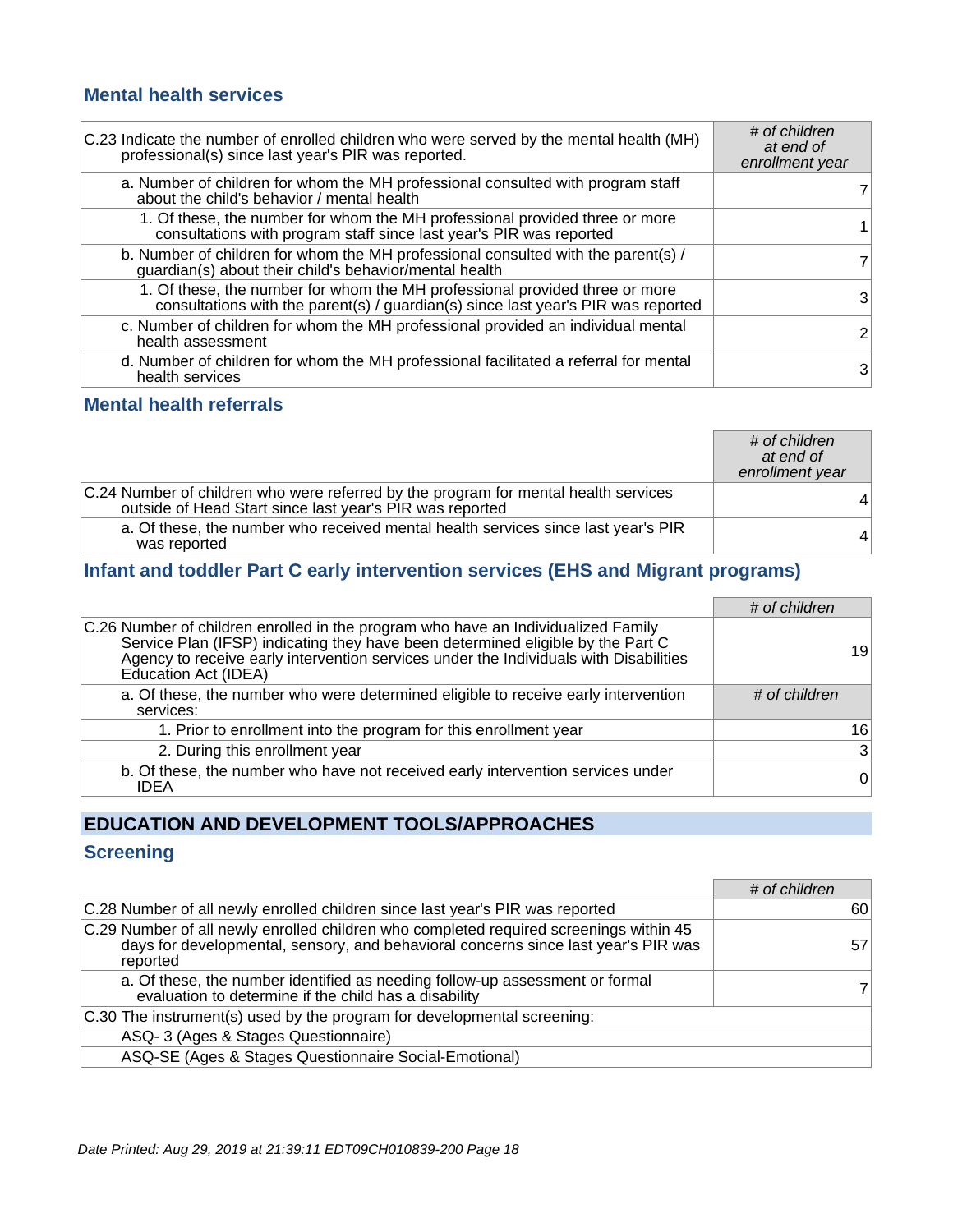#### **Assessment**

| C.31 Approach or tool(s) used by the program to support ongoing child assessment: |                  |
|-----------------------------------------------------------------------------------|------------------|
| Name/title                                                                        | Locally designed |
| Teaching Strategies GOLD Online                                                   | Nol              |

#### **Curriculum**

| C.32 What curriculum does your program use:         |                  |
|-----------------------------------------------------|------------------|
| a. For center-based services:                       |                  |
| Name/title                                          | Locally designed |
| Creative Curriculum for Infants, Toddlers, and Twos | Nol              |

b. For family child care services:

c. For home-based services:

d. For pregnant women services:

## **STAFF-CHILD INTERACTION OBSERVATION TOOLS**

|                                                                                                     |            | # of programs    |
|-----------------------------------------------------------------------------------------------------|------------|------------------|
| C.33 Does the program routinely use staff-child interaction observation tools to assess<br>quality? |            | Yes              |
| C.34 If yes, interaction observation tool(s)<br>used by the program:                                |            |                  |
|                                                                                                     |            |                  |
|                                                                                                     | Name/title | Locally designed |
| a. Center-based settings                                                                            | C.L.A.S.S. | No               |
| b. Home-based settings                                                                              |            | No               |
| c. Family child care settings                                                                       |            | No               |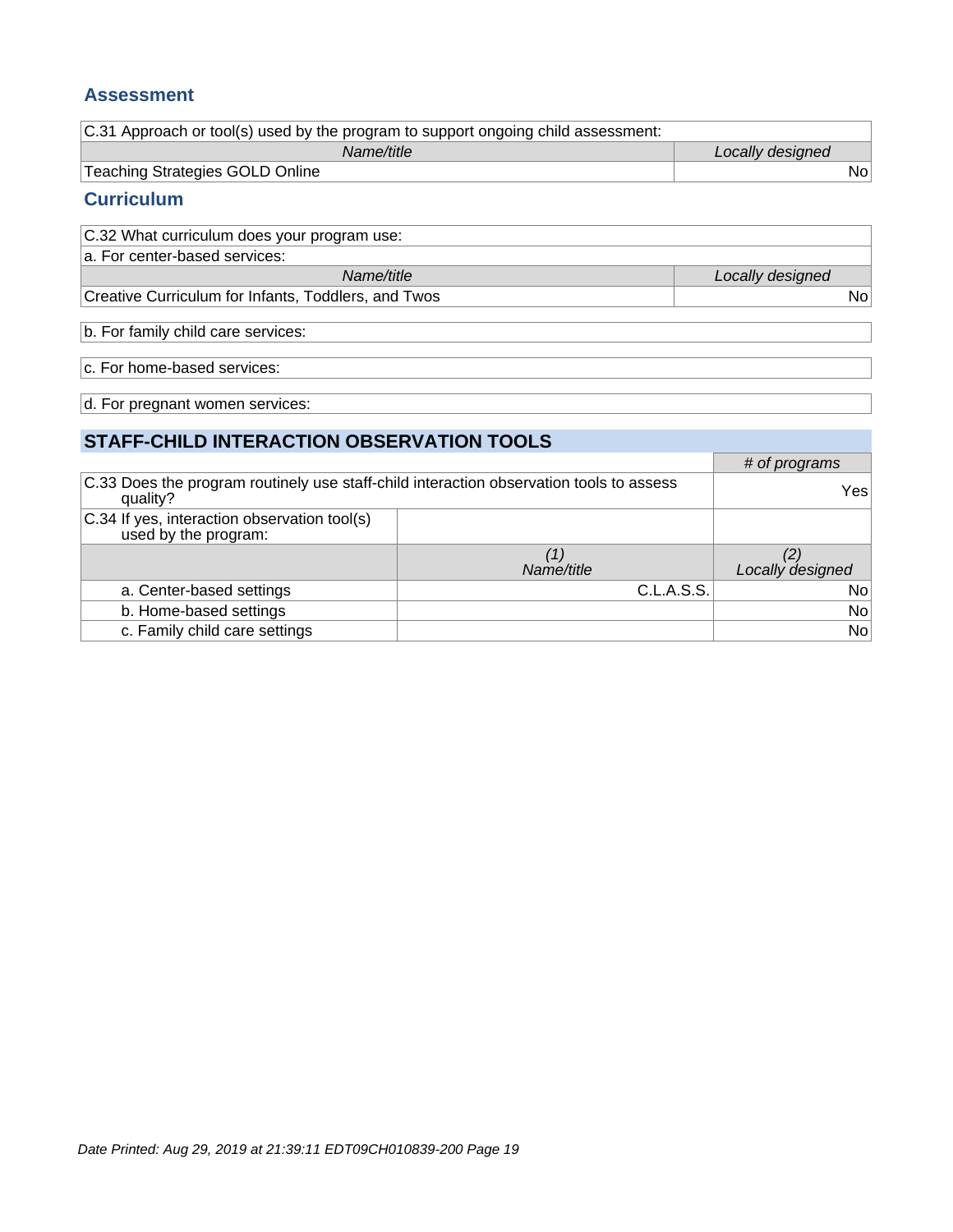## **FAMILY AND COMMUNITY PARTNERSHIPS**

### **Number of families**

|                                                   | # of families<br>at enrollment |
|---------------------------------------------------|--------------------------------|
| C.35 Total number of families:                    | 104                            |
| a. Of these, the number of two-parent families    | 34                             |
| b. Of these, the number of single-parent families | 701                            |
|                                                   |                                |

| C.36 Of the number of two-parent families, the number in which the parent/guardian<br>figures are best described as: | # of two-parent<br>families<br>at enrollment |
|----------------------------------------------------------------------------------------------------------------------|----------------------------------------------|
| a. Parents (biological, adoptive, stepparents, etc.)                                                                 | 29 <sub>1</sub>                              |
| b. Grandparents                                                                                                      | 2 <sup>1</sup>                               |
| c. Relatives other than grandparents                                                                                 | 0                                            |
| d. Foster parents not including relatives                                                                            | 3 <sup>2</sup>                               |
| e. Other                                                                                                             | $\Omega$                                     |
| 1. Specify:                                                                                                          |                                              |

| C.37 Of the number of single-parent families, the number in which the parent/guardian<br>figure is best described as: | # of single-parent<br>families<br>at enrollment |
|-----------------------------------------------------------------------------------------------------------------------|-------------------------------------------------|
| a. Mother (biological, adoptive, stepmother, etc.)                                                                    | 62                                              |
| b. Father (biological, adoptive, stepfather, etc.)                                                                    | 3                                               |
| c. Grandparent                                                                                                        | $\mathbf 1$                                     |
| d. Relative other than grandparent                                                                                    | $\mathbf 0$                                     |
| e. Foster parent not including relative                                                                               | 4                                               |
| f. Other                                                                                                              | $\Omega$                                        |
| 1. Specify:                                                                                                           |                                                 |

## **Employment**

| C.38 Of the number of two-parent families, the number of families in which:       | # of families<br>at enrollment |
|-----------------------------------------------------------------------------------|--------------------------------|
| a. Both parents/guardians are employed                                            | 13                             |
| b. One parent/guardian is employed                                                | 18                             |
| c. Both parents/guardians are not working (i.e. unemployed, retired, or disabled) | 3                              |
| C.39 Of the number of single-parent families, the number of families in which:    | # of families<br>at enrollment |
| a. The parent/guardian is employed                                                | 34                             |
| b. The parent/guardian is not working (i.e. unemployed, retired, or disabled)     | 36                             |
| $\bigcap$ 40 The number of all families in which $\bigcap$                        | # of families                  |

| C.40 The number of all families in which:                                                   | # of families<br>at enrollment |
|---------------------------------------------------------------------------------------------|--------------------------------|
| a. At least one parent/guardian is a member of the United States military on active<br>duty |                                |
| b. At least one parent/guardian is a veteran of the United States military                  |                                |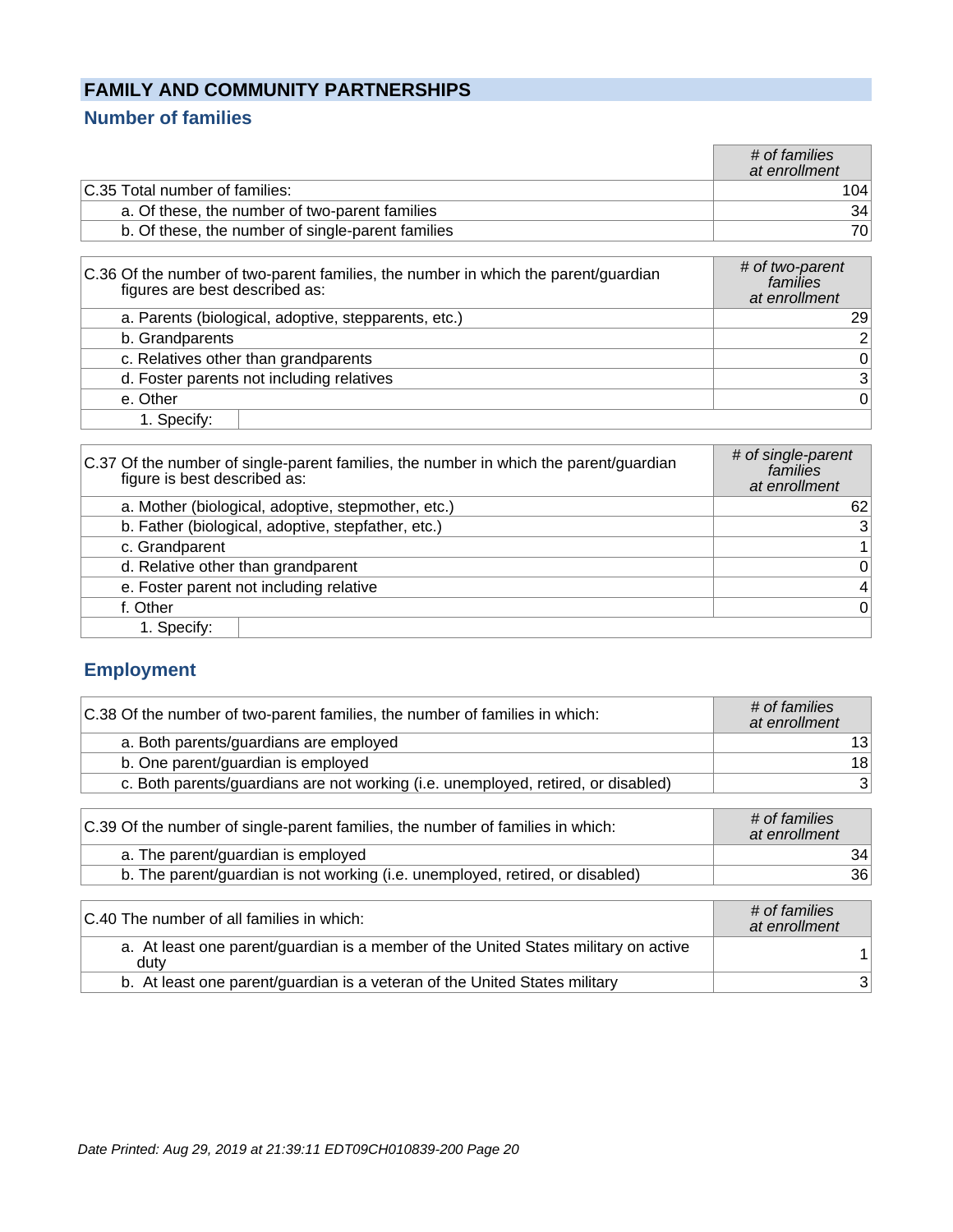### **Federal or other assistance**

|                                                                                                                                                            | # of families<br>at enrollment | # of families at<br>end of enrollment<br>year |
|------------------------------------------------------------------------------------------------------------------------------------------------------------|--------------------------------|-----------------------------------------------|
| C.41 Total number of families receiving any cash benefits or other<br>services under the Federal Temporary Assistance for Needy<br>Families (TANF) Program | 5                              | 8                                             |
| C.42 Total number of families receiving Supplemental Security Income<br>(SSI)                                                                              |                                |                                               |
| C.43 Total number of families receiving services under the Special<br>Supplemental Nutrition Program for Women, Infants, and Children<br>(WIC)             | 69                             | 68                                            |
| C.44 Total number of families receiving services under the Supplemental<br>Nutrition Assistance Program (SNAP), formerly referred to as Food<br>Stamps     | 48                             | 45                                            |

## **Job training/school**

| C.45 Of the number of two-parent families, the number of families in which: | # of families<br>at enrollment |
|-----------------------------------------------------------------------------|--------------------------------|
| a. Both parents/guardians are in job training or school                     |                                |
| b. One parent/guardian is in job training or school                         | 8                              |
| c. Neither parent/guardian is in job training or school                     | 26                             |

| C.46 Of the number of single-parent families, the number of families in which: | # of families<br>at enrollment |
|--------------------------------------------------------------------------------|--------------------------------|
| a. The parent/guardian is in job training or school                            |                                |
| b. The parent/guardian is not in job training or school                        | 59                             |

| C.47 Of the total number of all families, the number in which one or more parent/guardian:            | # of families<br>at end of<br>enrollment year |
|-------------------------------------------------------------------------------------------------------|-----------------------------------------------|
| a. Completed a grade level in school, prior to high school graduation (e.g. 8th grade,<br>11th grade) | ົ                                             |
| b. Completed high school or was awarded a GED during this program year                                | 2                                             |
| c. Completed an associate degree during this program year                                             | 2                                             |
| d. Completed a baccalaureate or advanced degree during this program year                              |                                               |

|                                                                                                                                                                                                 | # of families<br>at end of<br>enrollment year |
|-------------------------------------------------------------------------------------------------------------------------------------------------------------------------------------------------|-----------------------------------------------|
| C.48 Of the total number of all families, the number in which one or more parent/guardian<br>completed a job training program, professional certificate, or license during this<br>program year |                                               |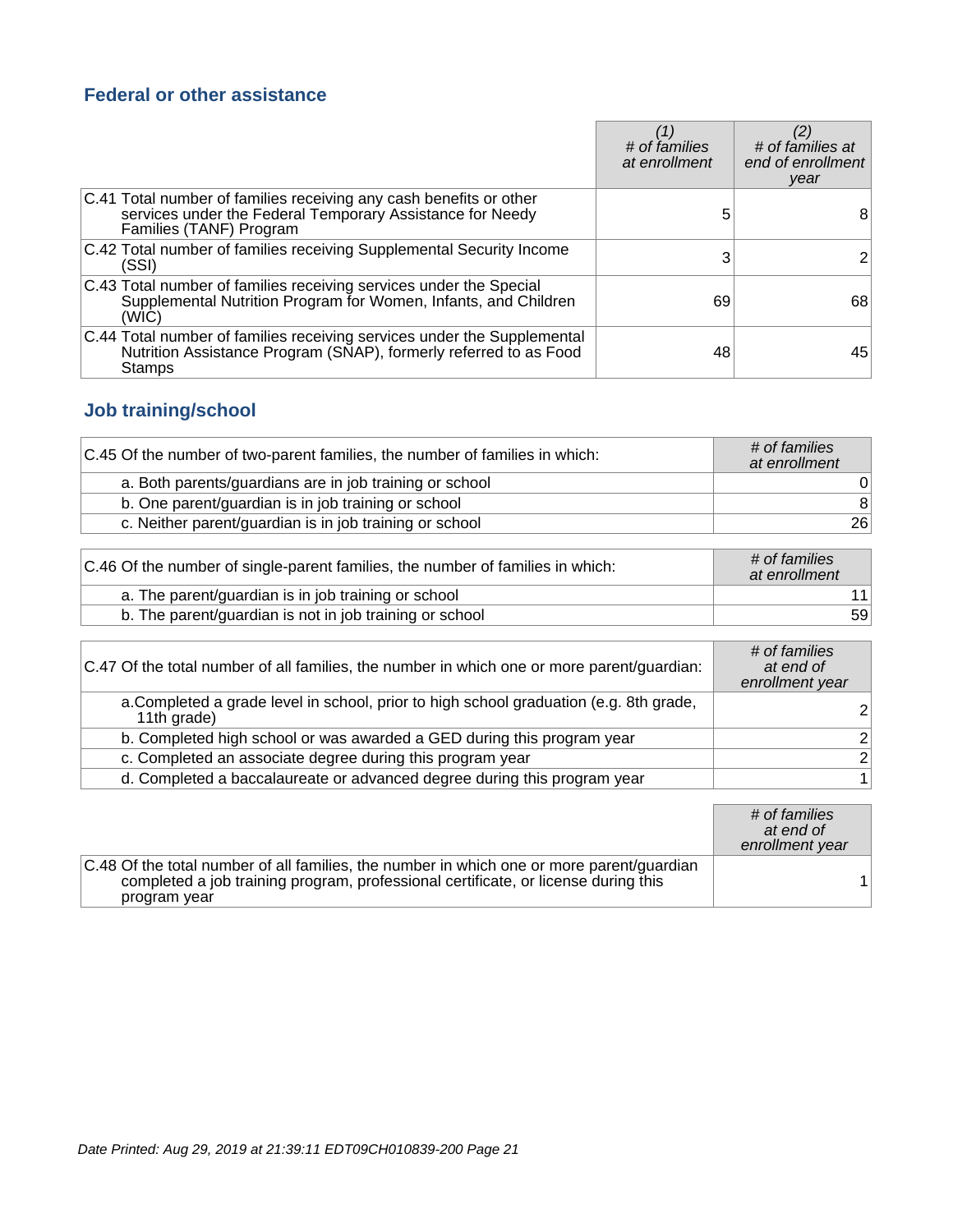## **Parent/guardian education**

| C.49 Of the total number of families, the highest level of education obtained by the child's<br>$parent(s) / quartian(s)$ : | # of families<br>at enrollment |
|-----------------------------------------------------------------------------------------------------------------------------|--------------------------------|
| a. An advanced degree or baccalaureate degree                                                                               | 13                             |
| b. An associate degree, vocational school, or some college                                                                  | 29                             |
| c. A high school graduate or GED                                                                                            | 39                             |
| d. Less than high school graduate                                                                                           | 23                             |

### **Family services**

| C.50 Types of family services                                                                                             | (1)<br># of families with<br>an expressed<br>interest or<br><i>identified need</i><br>during the<br>program year | (2)<br># of families that<br>received the<br>following<br>services<br>during the<br>program year |
|---------------------------------------------------------------------------------------------------------------------------|------------------------------------------------------------------------------------------------------------------|--------------------------------------------------------------------------------------------------|
| a. Emergency/crisis intervention such as meeting immediate needs<br>for food, clothing, or shelter                        | 5                                                                                                                | 5                                                                                                |
| b. Housing assistance such as subsidies, utilities, repairs, etc.                                                         | 9                                                                                                                | 9                                                                                                |
| c. Mental health services                                                                                                 |                                                                                                                  | $\mathsf g$                                                                                      |
| d. English as a Second Language (ESL) training                                                                            | 2                                                                                                                | $\overline{2}$                                                                                   |
| e. Adult education such as GED programs and college selection                                                             | 6                                                                                                                | $6 \,$                                                                                           |
| f. Job training                                                                                                           | 2                                                                                                                | $\overline{2}$                                                                                   |
| g. Substance abuse prevention                                                                                             | 17                                                                                                               | 32                                                                                               |
| h. Substance abuse treatment                                                                                              | 0                                                                                                                | $\mathbf{1}$                                                                                     |
| i. Child abuse and neglect services                                                                                       | 5                                                                                                                | 6                                                                                                |
| j. Domestic violence services                                                                                             |                                                                                                                  | $\mathsf g$                                                                                      |
| k. Child support assistance                                                                                               | $\overline{2}$                                                                                                   | $\overline{2}$                                                                                   |
| I. Health education                                                                                                       | 24                                                                                                               | 62                                                                                               |
| m. Assistance to families of incarcerated individuals                                                                     | 0                                                                                                                | $\overline{0}$                                                                                   |
| n. Parenting education                                                                                                    | 33                                                                                                               | 55                                                                                               |
| o. Relationship/marriage education                                                                                        | 2                                                                                                                | $\overline{2}$                                                                                   |
| p. Asset building services (such as financial education, opening<br>savings and checking accounts, debt counseling, etc.) |                                                                                                                  | 4                                                                                                |
| C.51 Of these, the number of families who were counted in at least one of<br>the services listed above                    | 46                                                                                                               | 75                                                                                               |

### **Father engagement**

| C.52 Number of fathers/father figures who were engaged in the following activities during<br>this program year:            | # of father/ father<br>figures |
|----------------------------------------------------------------------------------------------------------------------------|--------------------------------|
| a. Family assessment                                                                                                       | 47                             |
| b. Family goal setting                                                                                                     | 47                             |
| c. Involvement in child's Head Start child development experiences (e.g. home visits,<br>parent-teacher conferences, etc.) | 49                             |
| d. Head Start program governance, such as participation in the Policy Council or<br>policy committees                      | 13                             |
| e. Parenting education workshops                                                                                           | 36                             |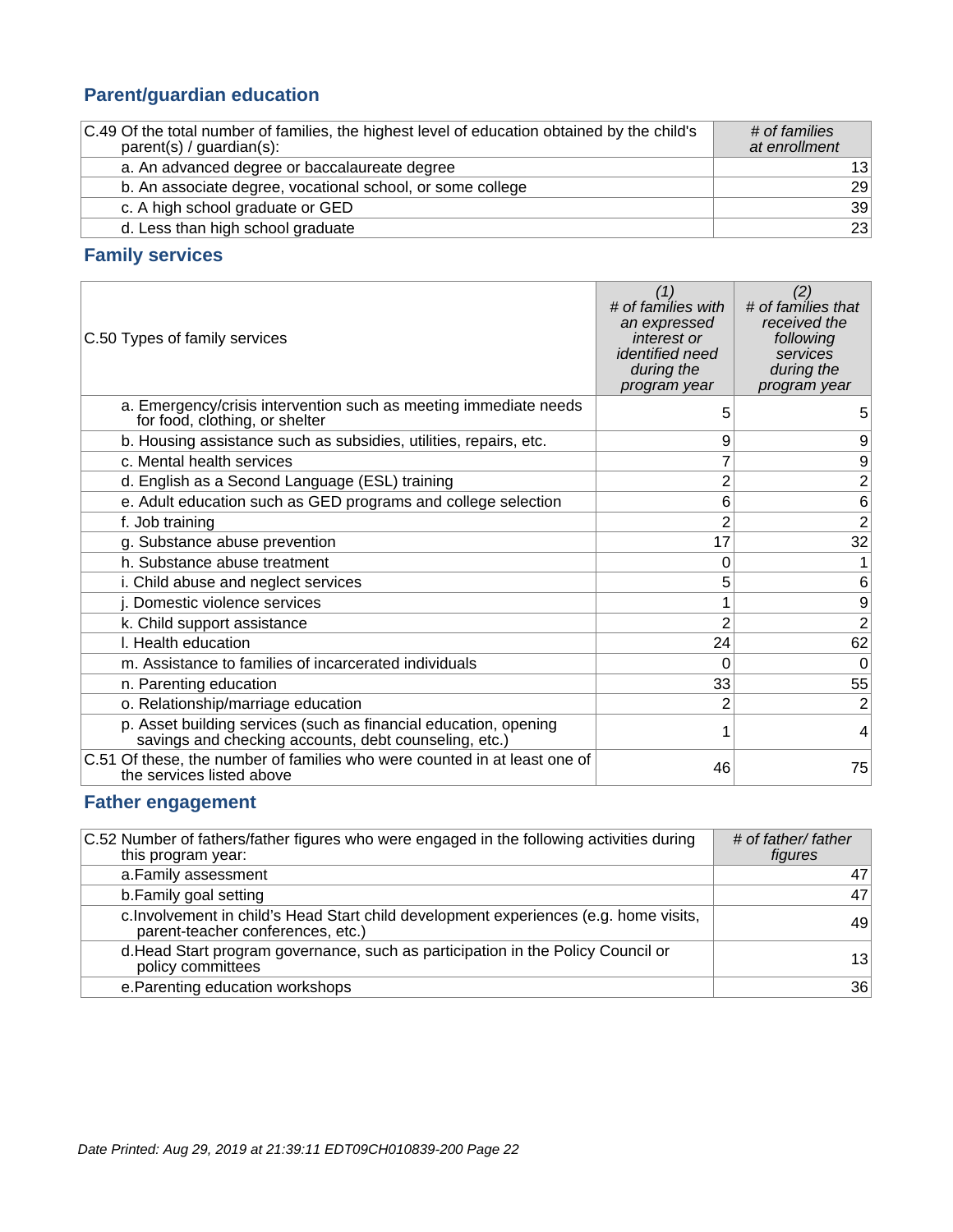#### **Homelessness services**

|                                                                                                             | # of families |   |
|-------------------------------------------------------------------------------------------------------------|---------------|---|
| C.53 Total number of families experiencing homelessness that were served during the<br>enrollment year      |               |   |
|                                                                                                             | # of children |   |
| C.54 Total number of children experiencing homelessness that were served during the<br>enrollment year      |               |   |
|                                                                                                             | # of families |   |
| C.55 Total number of families experiencing homelessness that acquired housing during the<br>enrollment year |               | 0 |

#### **Foster care and child welfare**

|                                                                                                                               | # of children  |
|-------------------------------------------------------------------------------------------------------------------------------|----------------|
| C.56 Total number of enrolled children who were in foster care at any point during the<br>program year                        | 13             |
| C.57 Total number of enrolled children who were referred to Head Start/Early Head Start<br>services by a child welfare agency | 2 <sup>1</sup> |

#### **Collaboration Agreements and Community Engagement**

#### **Child care partners**

|                                                                                                                           | # of formal<br>agreements |
|---------------------------------------------------------------------------------------------------------------------------|---------------------------|
| C.58 Total number of formal aggrements with Child Care Partners during program year                                       |                           |
| a. Of the Child Care Partners, the number of formal contractual agreements made<br>void or broken during the program year | 0                         |

## **Local education agency (LEA)**

|                                                             | # of LEAs                 |                 |
|-------------------------------------------------------------|---------------------------|-----------------|
| C.59 Number of LEAs in the program's service area           |                           | 10 <sup>1</sup> |
| C.60 Number of formal agreements the program has with LEAs: | # of formal<br>agreements |                 |
| a. To coordinate services for children with disabilities    |                           | 10 <sup>1</sup> |
| b. To coordinate transition services                        |                           | 10 <sup>1</sup> |

#### **Public school pre-kindergarten programs**

|                                                                                                                                  | Yes / No |
|----------------------------------------------------------------------------------------------------------------------------------|----------|
| C.61 Does the program have formal collaboration and resource sharing agreements with<br>public school pre-kindergarten programs? | Nol      |

#### **Part C agencies**

|                                                                                                                              | # of Part C Agencies      |
|------------------------------------------------------------------------------------------------------------------------------|---------------------------|
| C.62 Number of Part C agencies in the program's service area                                                                 |                           |
|                                                                                                                              | # of formal<br>agreements |
| a. Number of formal agreements the program has with Part C agencies to coordinate<br>services for children with disabilities |                           |